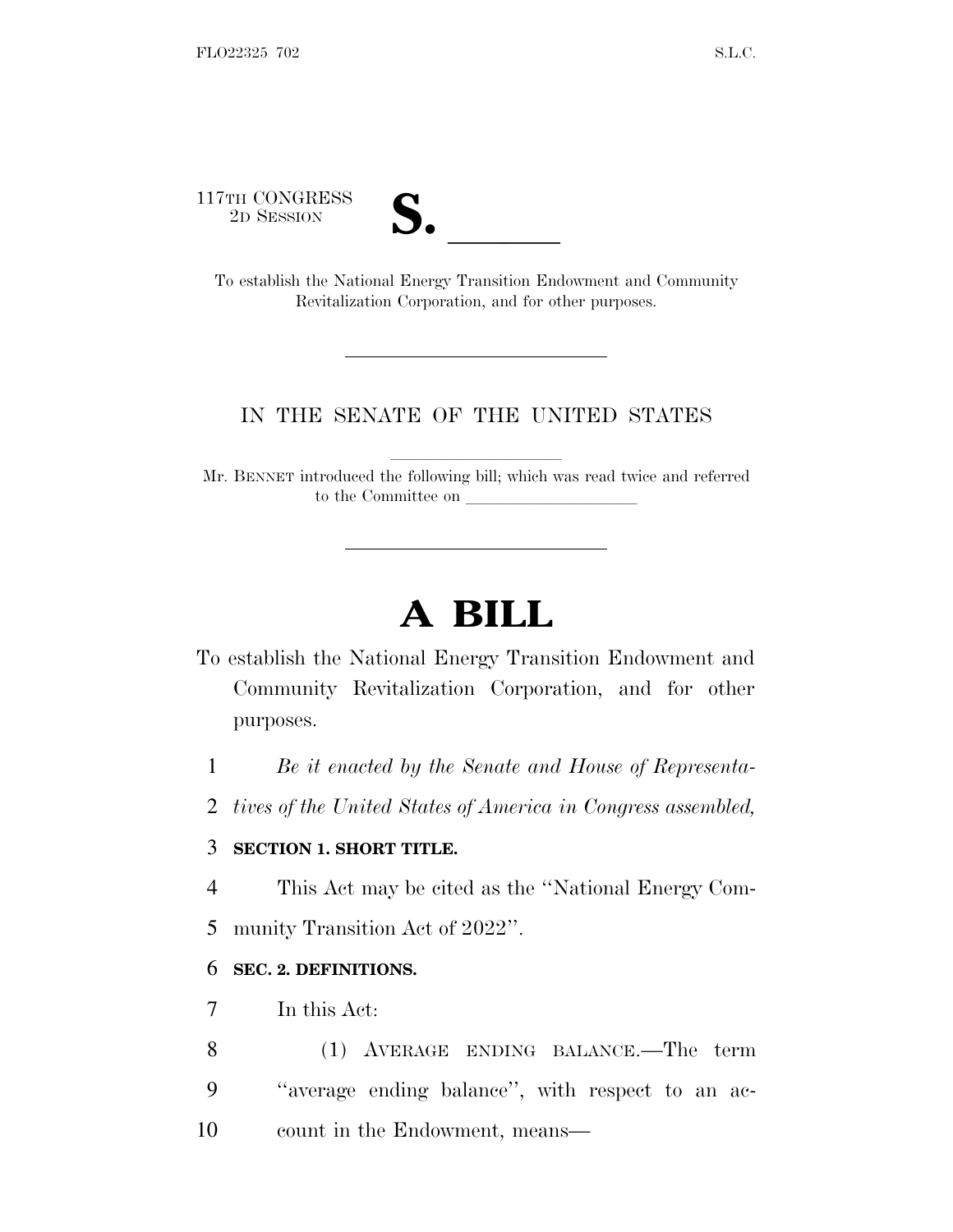| $\mathbf{1}$   | (A) for the first fiscal year during which          |
|----------------|-----------------------------------------------------|
| $\overline{2}$ | the Endowment is in operation, the actual end-      |
| 3              | ing balance of the account;                         |
| $\overline{4}$ | (B) for the second fiscal year during which         |
| 5              | the Endowment is in operation, the average of       |
| 6              | the fiscal year ending balances of the account      |
| $\overline{7}$ | for that fiscal year and the preceding fiscal       |
| 8              | year;                                               |
| 9              | (C) for the third fiscal year during which          |
| 10             | the Endowment is in operation, the average of       |
| 11             | the fiscal year ending balances of the account      |
| 12             | for the 2-preceding-fiscal-year period; and         |
| 13             | (D) for the fourth fiscal year during which         |
| 14             | the Endowment is in operation, and for each         |
| 15             | fiscal year thereafter, the average of the fiscal   |
| 16             | year ending balances of the account for the 3-      |
| 17             | preceding-fiscal-year period.                       |
| 18             | (2) BOARD.—The term "Board" means the               |
| 19             | Board of Directors of the Corporation.              |
| 20             | (3) COMMUNITY DEVELOPMENT FINANCIAL IN-             |
| 21             | STITUTION.—The term "community development fi-      |
| 22             | nancial institution" has the meaning given the term |
| 23             | in section 103 of the Community Development         |
| 24             | Banking and Financial Institutions Act of 1994 (12  |
| 25             | U.S.C. 4702).                                       |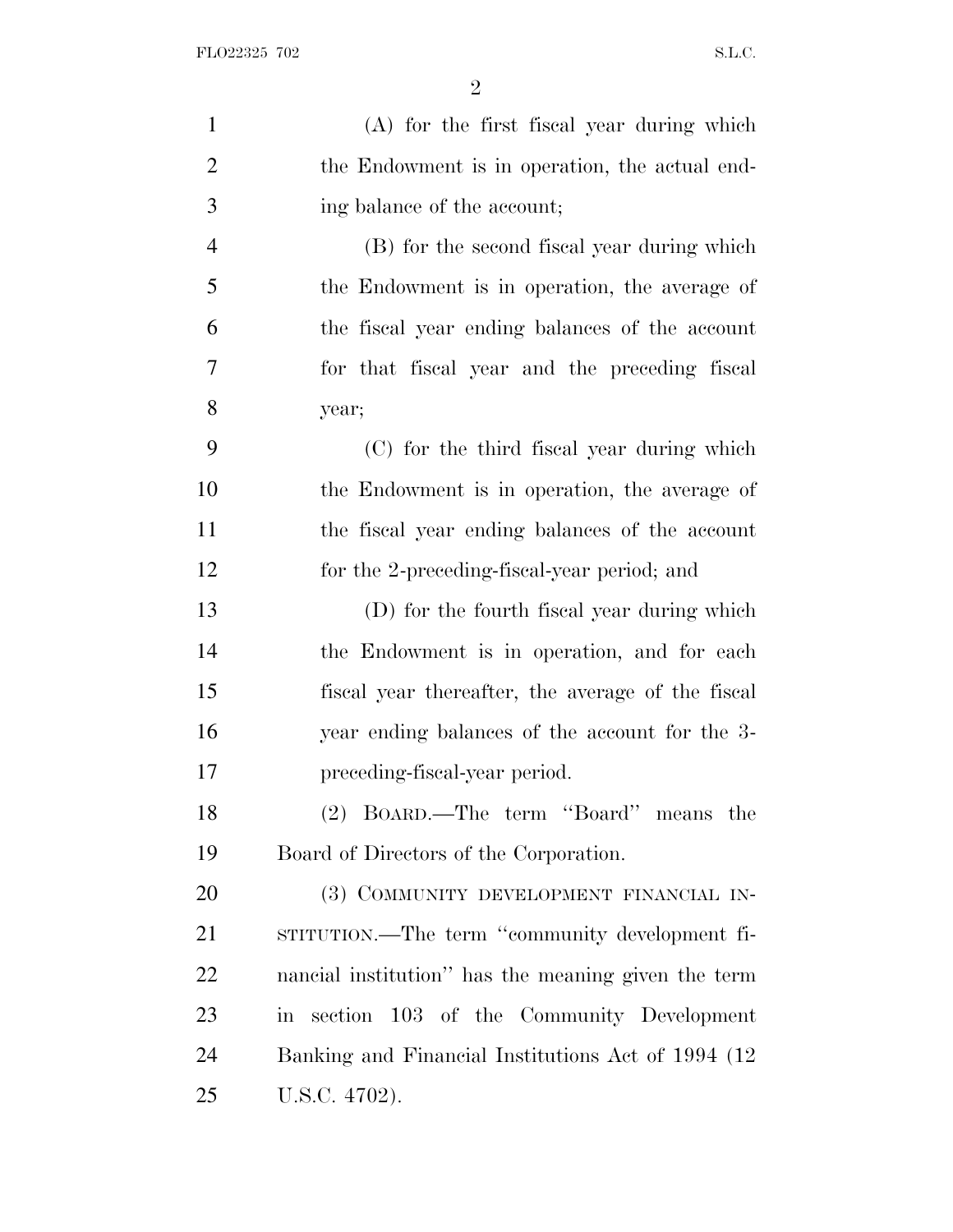| $\mathbf{1}$   | (4) CORPORATION.—The term "Corporation"              |
|----------------|------------------------------------------------------|
| $\overline{2}$ | means the Community Revitalization Corporation es-   |
| 3              | tablished by section $3(a)$ .                        |
| $\overline{4}$ | (5) ELIGIBLE COMMUNITY.—The term "eligible           |
| 5              | community" means—                                    |
| 6              | (A) a community experiencing or likely to            |
| 7              | experience an economic or workforce transition       |
| 8              | relating to changes in applicable—                   |
| 9              | (i) fossil fuel electricity generation; or           |
| 10             | (ii) fossil fuel extraction, development,            |
| 11             | or demand; and                                       |
| 12             | (B) a community experiencing or likely to            |
| 13             | experience a decline in fossil fuel-related rev-     |
| 14             | enue.                                                |
| 15             | (6) ENDOWMENT.—The term "Endowment"                  |
| 16             | means the National Energy Transition Endowment       |
| 17             | Fund established by section $4(a)(1)$ .              |
| 18             | (7) ENERGY COMMUNITY HUB.—The term "en-              |
| 19             | ergy community hub" means a place-based organiza-    |
| 20             | tion (including a nonprofit entity, community devel- |
| 21             | opment financial institution, regional economic de-  |
| 22             | velopment authority, or other community-based or-    |
| 23             | ganization, as determined to be appropriate by the   |
| 24             | Corporation) that—                                   |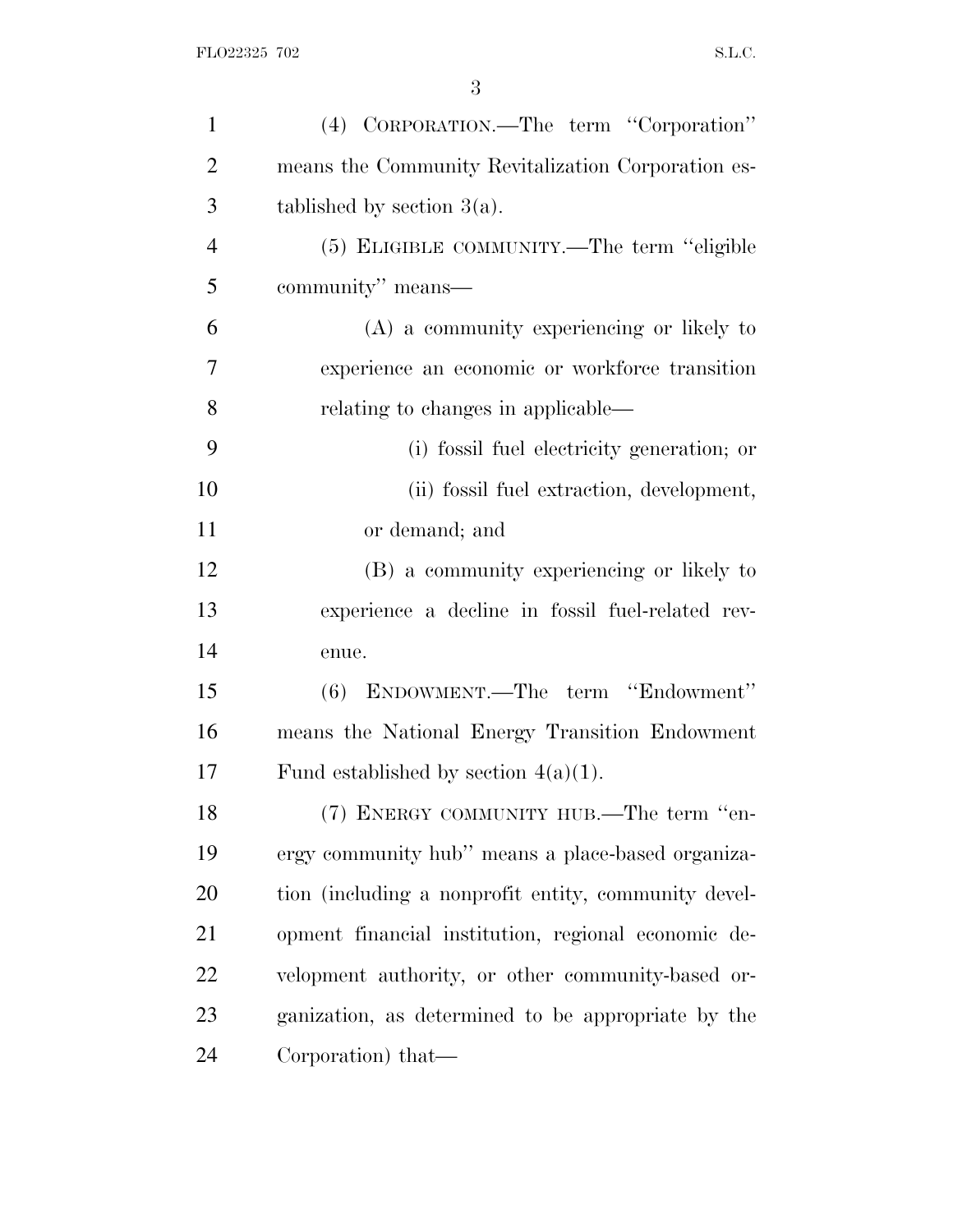FLO22325 702 S.L.C.

| $\mathbf{1}$   | (A) facilitates economic and community de-            |
|----------------|-------------------------------------------------------|
| $\overline{2}$ | velopment in an eligible community; and               |
| 3              | (B) provides necessary capacity and experi-           |
| $\overline{4}$ | ence to implement a transition program for 1 or       |
| 5              | more eligible communities.                            |
| 6              | (8) TRANSITION PROGRAM.—The term "transi-             |
| 7              | tion program" means a program described in section    |
| 8              | $5(a)(2)$ or paragraph (3) or (4) of section $5(b)$ . |
| 9              | SEC. 3. ESTABLISHMENT OF THE COMMUNITY REVITALIZA-    |
| 10             | TION CORPORATION.                                     |
| 11             | (a) IN GENERAL.—There is established a federally      |
| 12             | chartered, nonprofit corporation, to be known as the  |
| 13             | "Community Revitalization Corporation".               |
| 14             | (b) STATUS AND APPLICABLE LAWS.—                      |
| 15             | (1) NON-FEDERAL ENTITY.—The Corporation               |
| 16             | is not a department, agency, or instrumentality of    |
| 17             | the United States Government.                         |
| 18             | (2) LIABILITY.—The United States Govern-              |
| 19             | ment shall not be liable for the actions or inactions |
| 20             | of the Corporation.                                   |
| 21             | (3) NONPROFIT CORPORATION.—The Corpora-               |
| 22             | tion shall have and maintain the status of the Cor-   |
| 23             | poration as a nonprofit corporation exempt from       |
| 24             | taxation under the Internal Revenue Code of 1986.     |
| 25             | (c) BOARD OF DIRECTORS.—                              |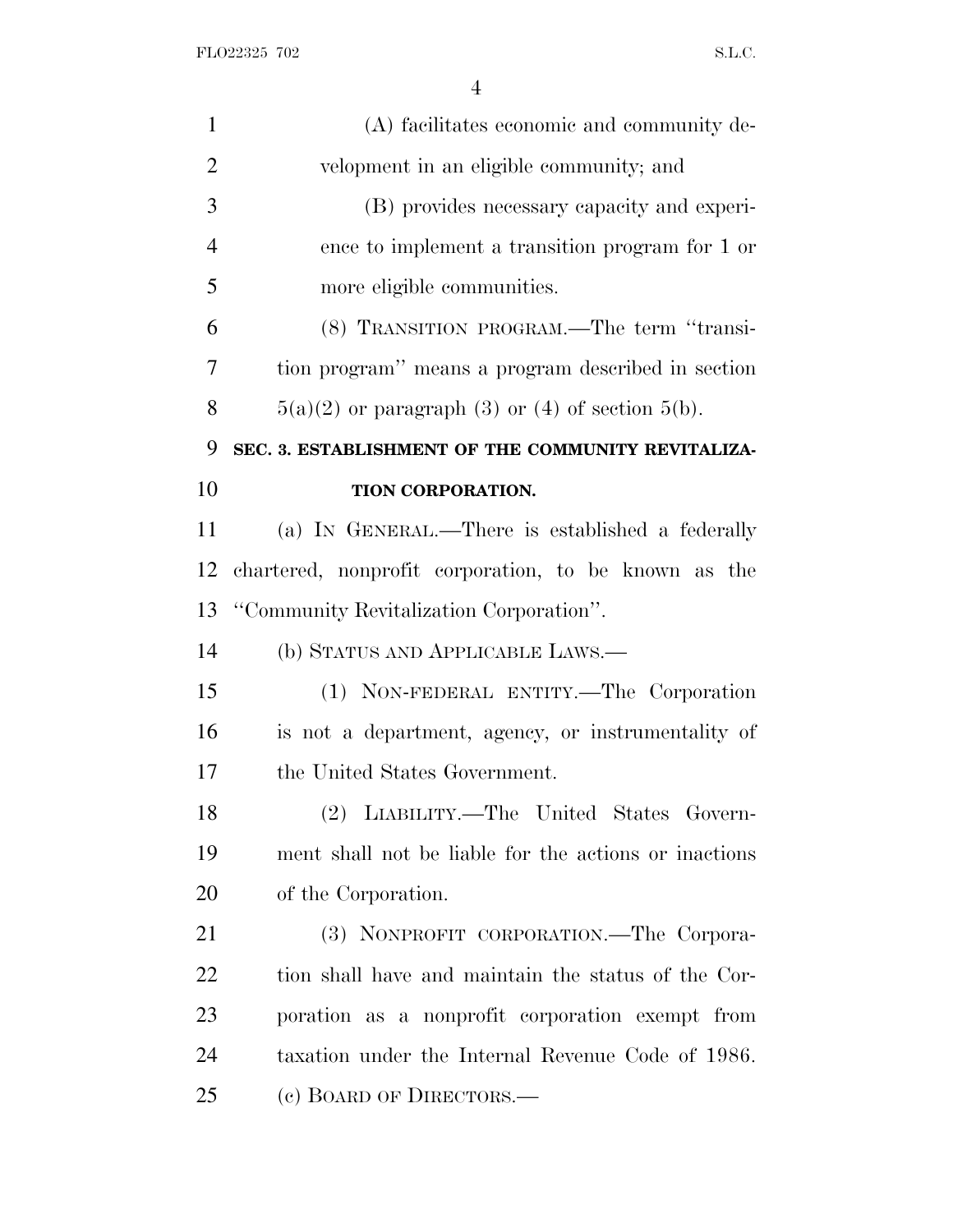| $\mathbf{1}$   | (1) AUTHORITY.—The powers of the Corpora-              |
|----------------|--------------------------------------------------------|
| $\overline{2}$ | tion shall be vested in a Board of Directors that gov- |
| 3              | erns the Corporation.                                  |
| $\overline{4}$ | $(2)$ MEMBERSHIP.—                                     |
| 5              | (A) IN GENERAL.—The Board shall be                     |
| 6              | composed of not fewer than 7 but not more              |
| 7              | than 11 members, who shall be appointed by             |
| 8              | the President, not later than 90 days after the        |
| 9              | date of enactment of this Act, by and with the         |
| 10             | advice and consent of the Senate.                      |
| 11             | (B) QUALIFICATIONS OF MEMBERS.—                        |
| 12             | (i) IN GENERAL.—Subject to clauses                     |
| 13             | (ii) and (iii), in making appointments                 |
| 14             | under subparagraph $(A)$ , the President               |
| 15             | shall ensure that the membership of the                |
| 16             | Board—                                                 |
| 17             | $(I)$ includes—                                        |
| 18             | (aa) members from eligible                             |
| 19             | communities;                                           |
| 20             | (bb) members with relevant                             |
| 21             | economic development experi-                           |
| 22             | ences with-                                            |
| 23             | (AA) eligible commu-                                   |
| 24             | nities;                                                |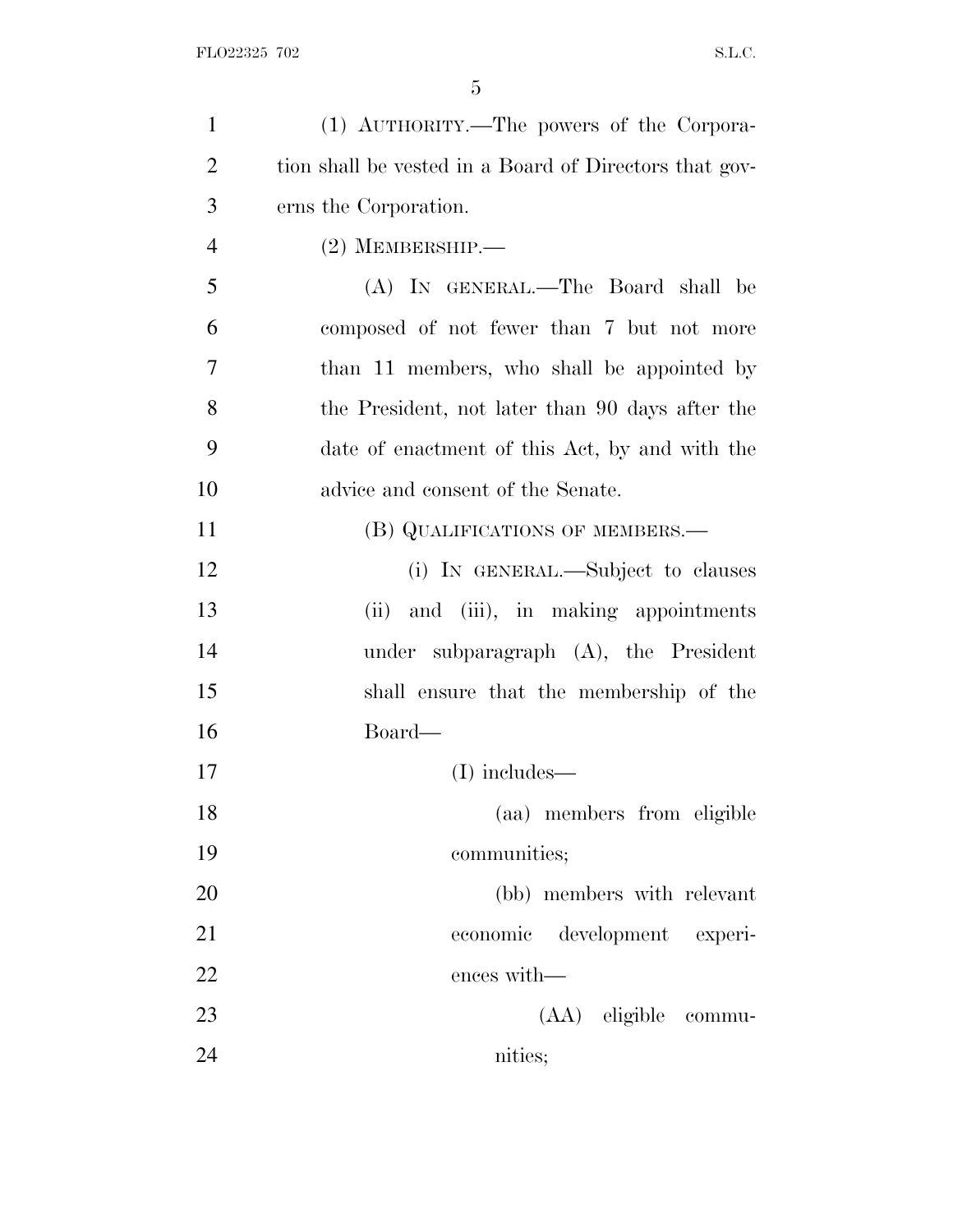| $\mathbf{1}$<br>(BB) underserved rural             |    |
|----------------------------------------------------|----|
| $\overline{2}$<br>communities<br>in economic       |    |
| 3<br>distress; and                                 |    |
| $\overline{4}$<br>(CC) underrepresented            |    |
| 5<br>minority communities, such                    |    |
| 6<br>as indigenous communities,                    |    |
| 7<br>Tribal communities, or com-                   |    |
| 8<br>munities of color; and                        |    |
| 9<br>(cc) members representing a                   |    |
| 10<br>recognized State labor organiza-             |    |
| 11<br>tion or central labor council or             |    |
| 12<br>other labor representatives,                 | as |
| 13<br>appropriate; and                             |    |
| 14<br>$(II)$ has not more than a 1-mem-            |    |
| 15<br>ber majority from any political party.       |    |
| 16<br>(ii) PROHIBITION.—A member of the            |    |
| 17<br>Board shall not hold an office, position, or |    |
| 18<br>employment in any political party.           |    |
| 19<br>(iii) INITIAL MEMBERS.—The Presi-            |    |
| 20<br>dent shall ensure that the initial member-   |    |
| 21<br>ship of the Board includes a representative  |    |
| 22<br>of each of the Northern Rocky Mountain       |    |
| 23<br>region, the Four Corners region, the Mid-    |    |
| 24<br>Continental Gulf Coast region, the Illinois  |    |
| 25<br>Basin region, the Appalachian region, and    |    |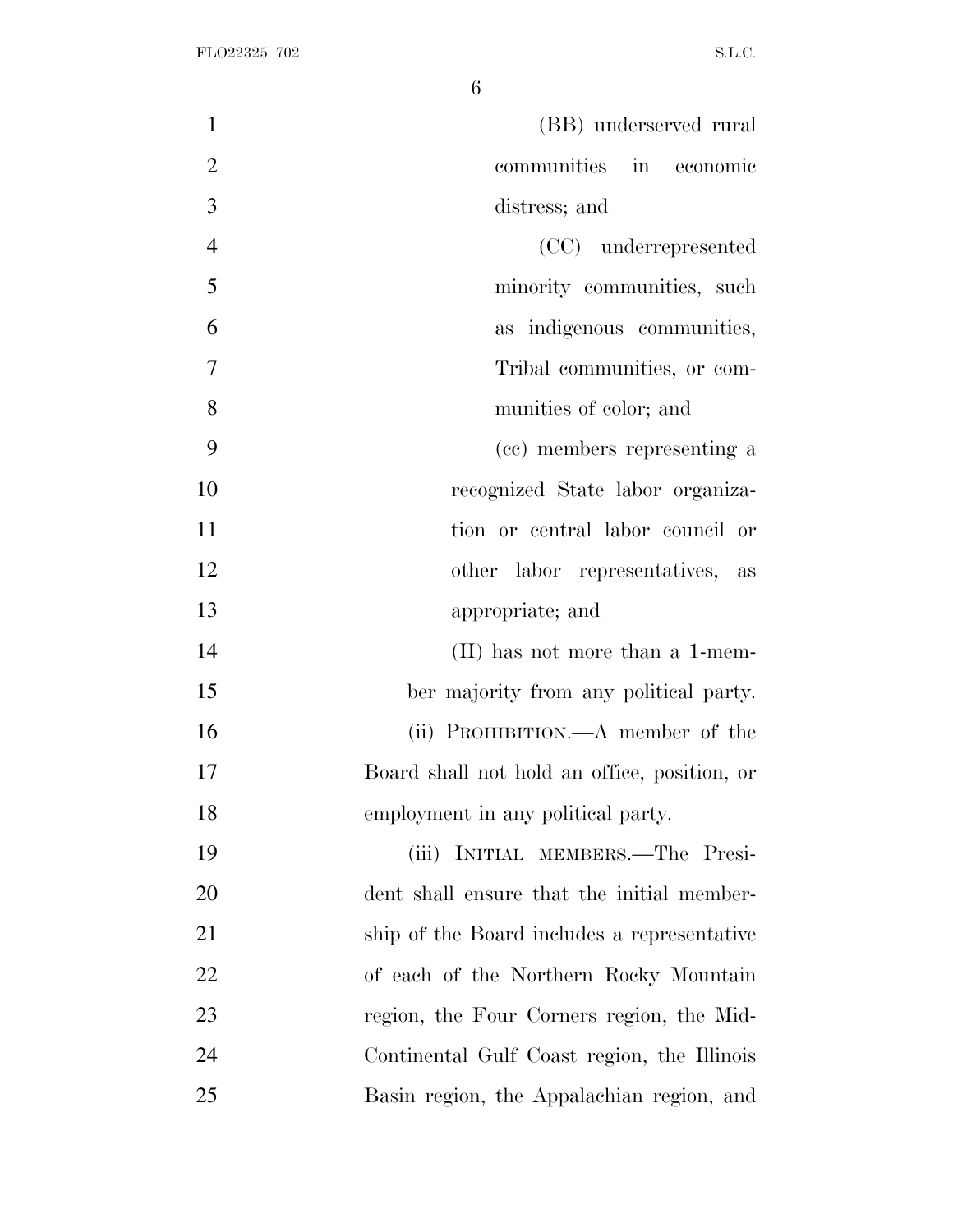| $\mathbf{1}$   | the Alaska region, as described in the re-  |
|----------------|---------------------------------------------|
| $\overline{2}$ | port prepared by the Interagency Working    |
| 3              | Group on Coal and Power Plant Commu-        |
| $\overline{4}$ | nities and Economic Revitalization entitled |
| 5              | "Initial Report to the President on Em-     |
| 6              | powering Workers Through Revitalizing       |
| $\overline{7}$ | Energy Communities" and dated April         |
| 8              | 2021.                                       |
| 9              | $(C)$ TERMS.—                               |
| 10             | (i) IN GENERAL.— $A$ member of the          |
| 11             | Board shall be appointed for a term of 4    |
| 12             | years, except that the President shall des- |
| 13             | ignate staggered terms for the members      |
| 14             | first appointed to the Board.               |
| 15             | (ii) REAPPOINTMENT.—A member of             |
| 16             | the Board may be reappointed to serve an    |
| 17             | additional term, subject to the condition   |
| 18             | that the member may serve for not more      |
| 19             | than 2 consecutive terms.                   |
| 20             | (D) VACANCIES.—                             |
| 21             | (i) IN GENERAL.—A vacancy on the            |
| 22             | Board shall be—                             |
| 23             | (I) filled in the manner in which           |
| 24             | the original appointment was made;          |
| 25             | and                                         |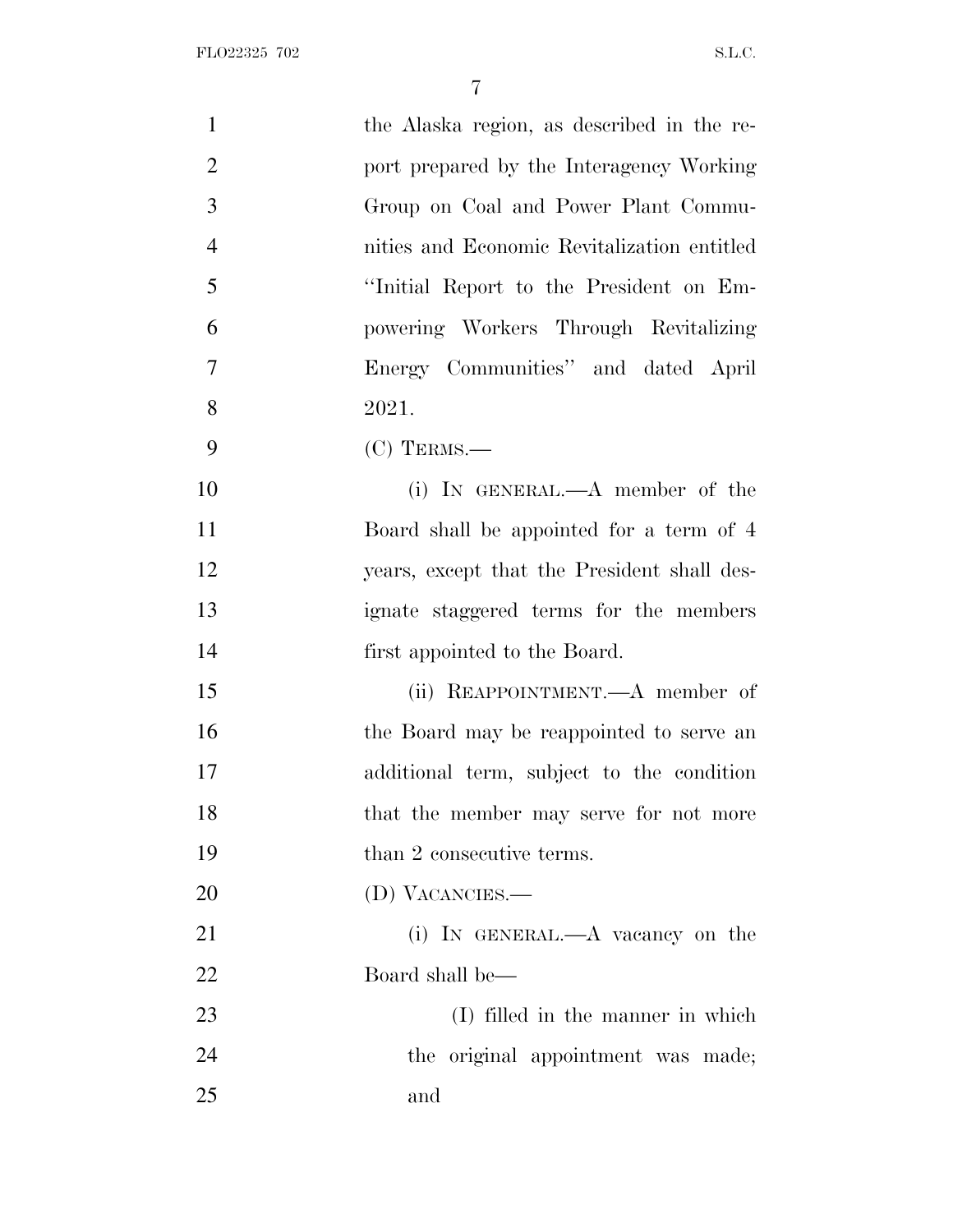| $\mathbf{1}$   | (II) subject to any conditions                |
|----------------|-----------------------------------------------|
| $\overline{2}$ | that applied with respect to the origi-       |
| 3              | nal appointment.                              |
| $\overline{4}$ | (ii) FILLING UNEXPIRED TERM.—An               |
| 5              | individual chosen to fill a vacancy shall be  |
| 6              | appointed for the unexpired term of the       |
| $\overline{7}$ | member replaced.                              |
| 8              | (E) EXPIRATION OF TERMS.—Any member           |
| 9              | of the Board may continue to serve after the  |
| 10             | expiration of the term for which the member   |
| 11             | was appointed until a qualified successor has |
| 12             | been appointed.                               |
| 13             | (3) CHAIRPERSON.—                             |
| 14             | (A) IN GENERAL.—The Chairperson of the        |
| 15             | Board shall be selected from among the mem-   |
| 16             | bers of the Board by a majority vote of the   |
| 17             | members.                                      |
| 18             | (B) TERM OF SERVICE.—The Chairperson          |
| 19             | of the Board—                                 |
| 20             | (i) shall serve for a term of not longer      |
| 21             | than 4 years; and                             |
| 22             | (ii) may be reelected to serve an addi-       |
| 23             | tional term, subject to the condition that    |
| 24             | the Chairperson may serve for not more        |
| 25             | than 2 consecutive terms.                     |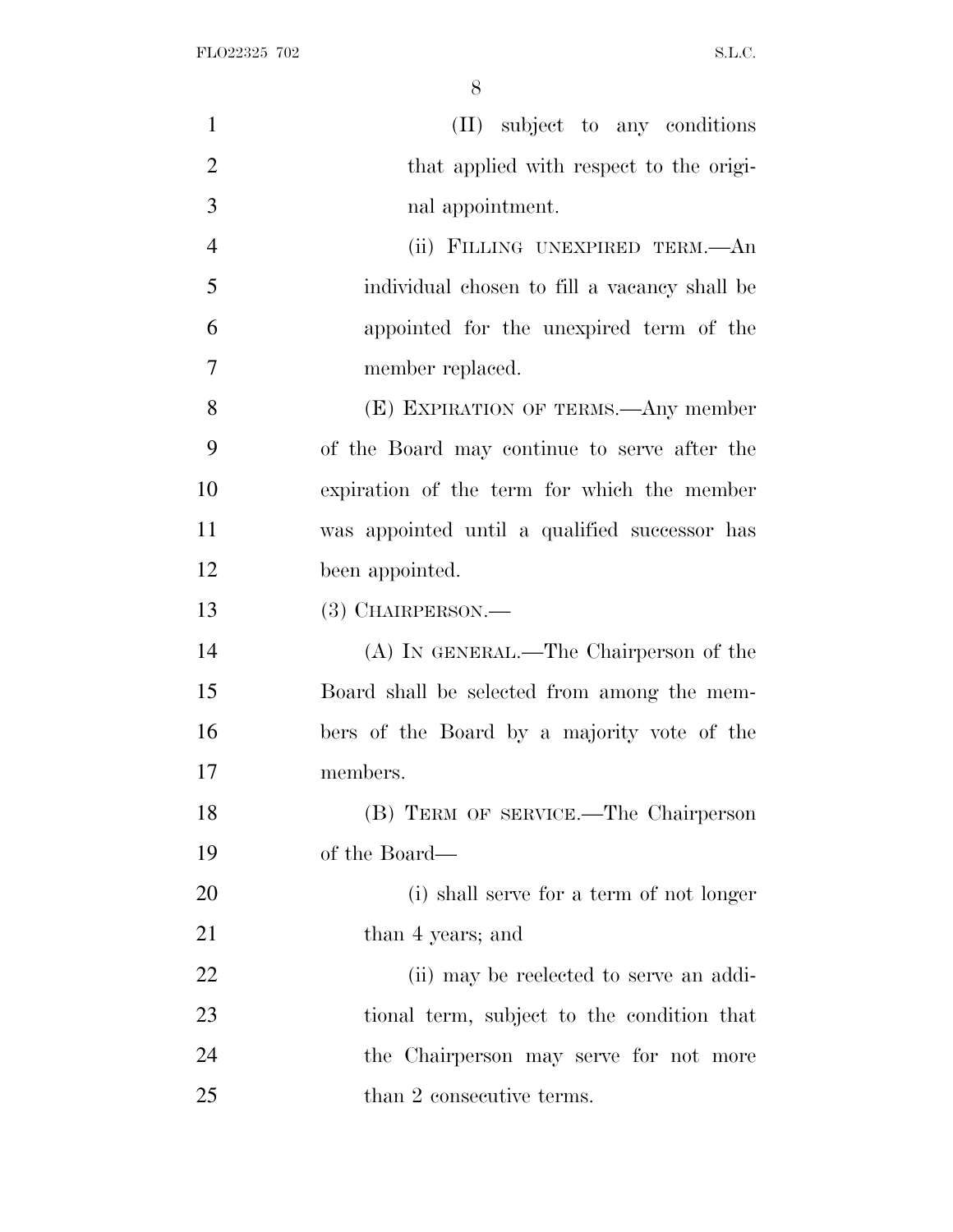| $\mathbf{1}$   | (4) CONSULTATION.—To the maximum extent                                    |
|----------------|----------------------------------------------------------------------------|
| $\overline{2}$ | practicable, in carrying out the duties of the Cor-                        |
| 3              | poration under subsection $(d)(3)$ , the Board shall                       |
| $\overline{4}$ | engage regional economic development entities and                          |
| 5              | energy community hubs to solicit and consider input                        |
| 6              | and feedback relating to decisions impacting the 1 or                      |
| 7              | more regions the entity represents.                                        |
| 8              | (d) BYLAWS AND DUTIES.—                                                    |
| 9              | (1) IN GENERAL.—The Board shall adopt, and                                 |
| 10             | may amend, the bylaws of the Corporation.                                  |
| 11             | (2) BYLAWS.—The bylaws of the Corporation                                  |
| 12             | shall include, at a minimum—                                               |
| 13             | (A) the duties and responsibilities of the                                 |
| 14             | Board; and                                                                 |
| 15             | (B) the operational procedures of the Cor-                                 |
| 16             | poration.                                                                  |
| 17             | <b>(3)</b><br><b>DUTIES</b><br><b>AND</b><br><b>RESPONSIBILITIES</b><br>OF |
| 18             | BOARD.—The Board shall be responsible for actions                          |
| 19             | of the Corporation, including—                                             |
| 20             | (A) hiring staff to carry out the functions                                |
| 21             | of the Corporation;                                                        |
| 22             | (B) entering into contracts with fund man-                                 |
| 23             | agement and investment professionals to man-                               |
| 24             | age the Endowment;                                                         |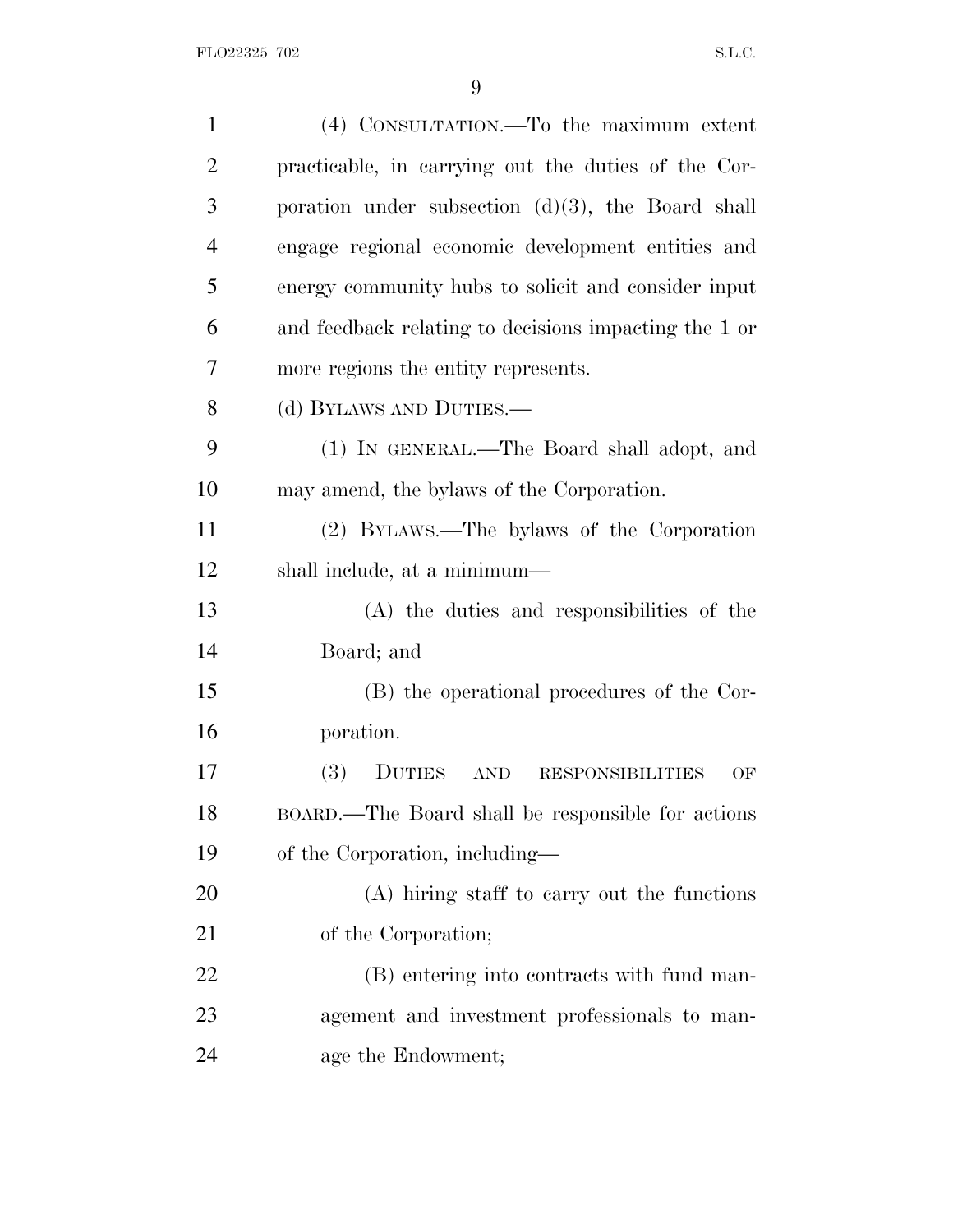| $\mathbf{1}$   | (C) making formula payments under sec-            |
|----------------|---------------------------------------------------|
| $\overline{2}$ | tion $5(a)(2)$ ;                                  |
| 3              | (D) making grants in accordance with sec-         |
| $\overline{4}$ | tion $5(b)(3)$ ;                                  |
| 5              | (E) monitoring Federal and State policies         |
| 6              | relevant to rural and transitioning communities;  |
| 7              | (F) coordinating (including through enter-        |
| 8              | ing into contracts), as appropriate, with rel-    |
| 9              | evant agencies, institutions, energy community    |
| 10             | hubs, and other entities that provide economic,   |
| 11             | training, and capacity assistance to eligible     |
| 12             | communities consistent with the duties under      |
| 13             | subparagraphs $(C)$ , $(D)$ , $(H)$ , and $(I)$ ; |
| 14             | (G) creating and maintaining accessible           |
| 15             | electronic materials targeted towards eligible    |
| 16             | communities, including up-to-date, user-friendly  |
| 17             | information on-                                   |
| 18             | (i) the programs and activities carried           |
| 19             | out by the Corporation; and                       |
| 20             | (ii) other relevant Federal programs              |
| 21             | that provide economic assistance to eligible      |
| 22             | communities or other similar transitioning        |
| 23             | communities;                                      |
| 24             | (H) making public investments in accord-          |
| 25             | ance with section $5(b)(4)$ ; and                 |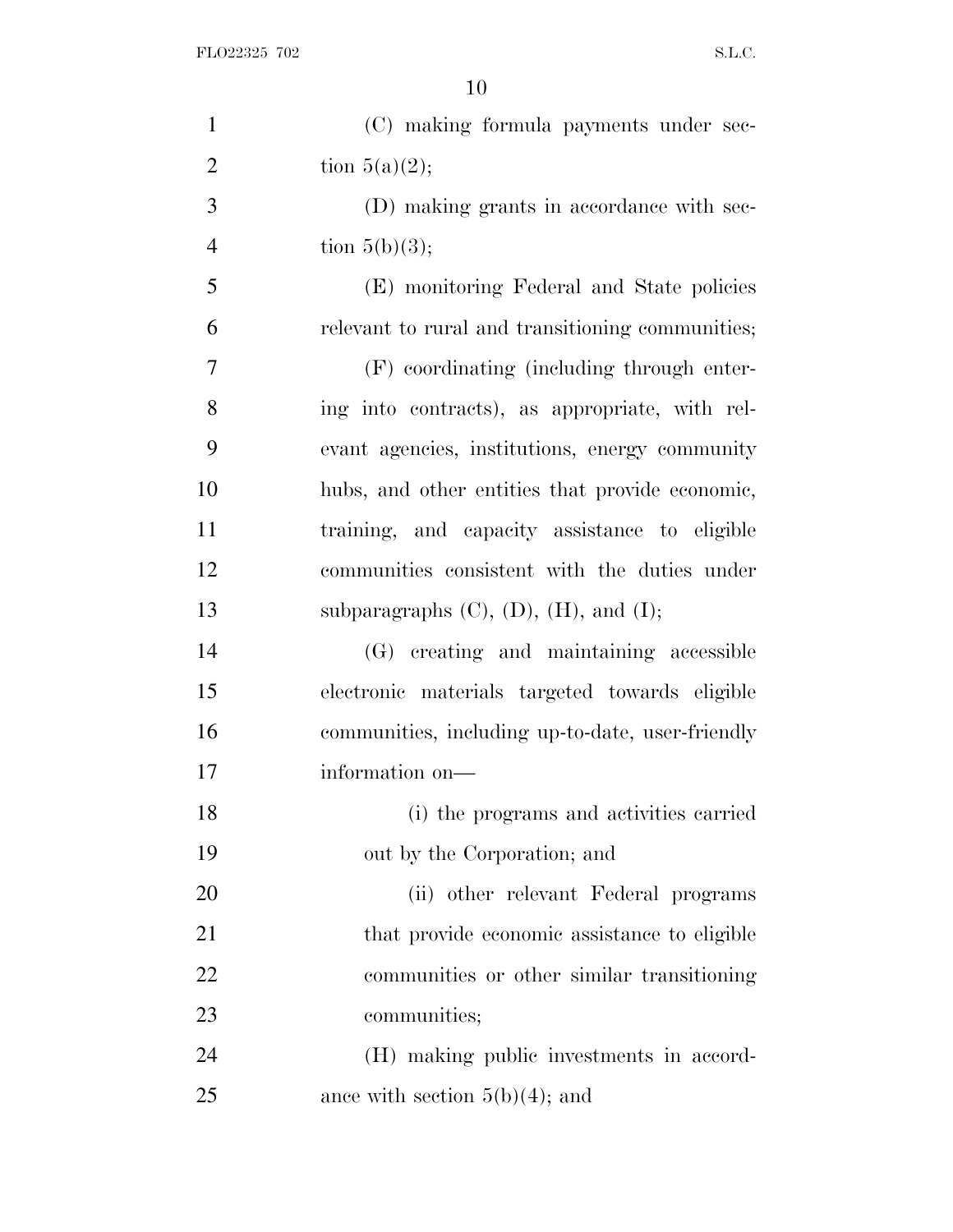| $\mathbf{1}$   | (I) monitoring, assessing, and reporting on          |
|----------------|------------------------------------------------------|
| $\overline{2}$ | outcomes of-                                         |
| 3              | (i) any financial assistance provided                |
| $\overline{4}$ | under a transition program; and                      |
| 5              | (ii) any public investment made under                |
| 6              | section $5(b)(4)$ .                                  |
| 7              | (4) CHIEF EXECUTIVE OFFICER.—The Board               |
| 8              | shall select and hire a Chief Executive Officer, who |
| 9              | shall report directly to the Board.                  |
| 10             | SEC. 4. ESTABLISHMENT OF ENDOWMENT AND INVEST-       |
| 11             | MENT STRATEGY.                                       |
| 12             | (a) ENDOWMENT FUND.—                                 |
| 13             | (1) IN GENERAL.—There is established within          |
| 14             | the Corporation an endowment, to be known as the     |
| 15             | "National Energy Transition Endowment Fund",         |
| 16             | consisting of—                                       |
| 17             | (A) amounts deposited in the Endowment               |
| 18             | under paragraph $(3)$ and subsection $(b)(3)(B)$ ;   |
| 19             | (B) income from investments of amounts               |
| 20             | in the Endowment under paragraph (4); and            |
| 21             | (C) amounts transferred to the Endow-                |
| 22             | ment under subsection (c).                           |
| 23             |                                                      |
|                | (2) ACCOUNTS.—Within the Endowment, there            |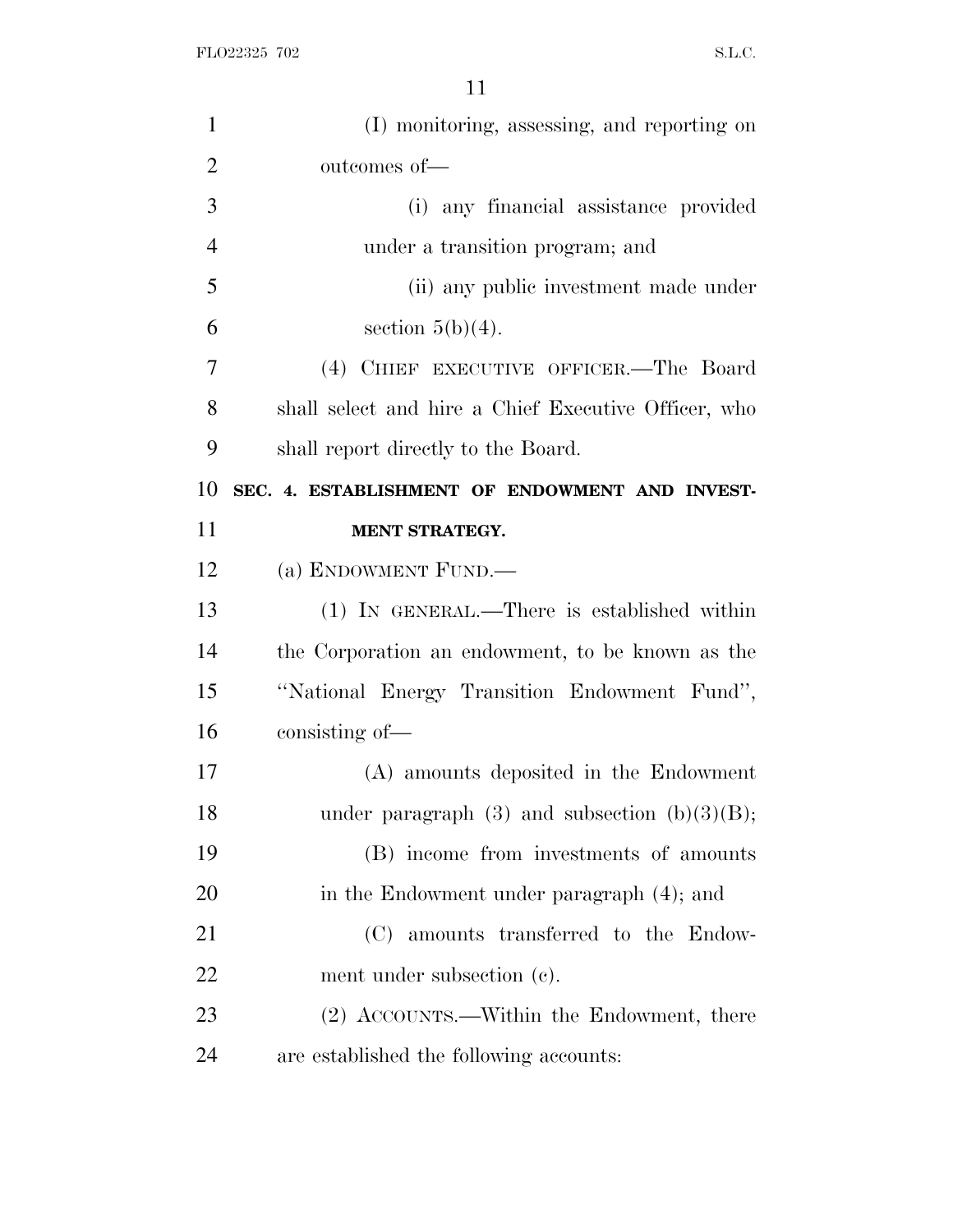| $\mathbf{1}$   | (A) The Transitioning Communities Per-                  |
|----------------|---------------------------------------------------------|
| $\overline{2}$ | manent Account, consisting of the amounts de-           |
| 3              | scribed in subparagraphs (A) and (B) of para-           |
| $\overline{4}$ | $graph(1)$ .                                            |
| 5              | (B) The Transitioning Communities Ben-                  |
| 6              | efit Account, consisting of the amounts de-             |
| 7              | scribed in paragraph $(1)(C)$ .                         |
| 8              | (3) DEPOSIT.—Not later than 180 days after              |
| 9              | the date of enactment of this Act, the Secretary of     |
| 10             | the Treasury shall deposit in the Endowment, out of     |
| 11             | amounts in the Treasury not otherwise appropriated,     |
| 12             | \$20,000,000,000.                                       |
| 13             | (4) INVESTMENTS.—In accordance with the in-             |
| 14             | vestment strategy developed under subsection $(b)(1)$ , |
| 15             | the Board shall invest the principal balance of the     |
| 16             | Endowment.                                              |
| 17             | (b) INVESTMENTS.—                                       |
| 18             | (1) IN GENERAL.—Not later than 180 days                 |
| 19             | after the date of enactment of this Act, the Board      |
| 20             | shall establish an investment strategy for amounts in   |
| 21             | the Endowment that—                                     |
| <u>22</u>      | (A) protects the principal balance of the               |
| 23             | Endowment from inflation through such meas-             |
| 24             | ures as the Board determines to be necessary to         |
| 25             | maintain in perpetuity the inflation-adjusted           |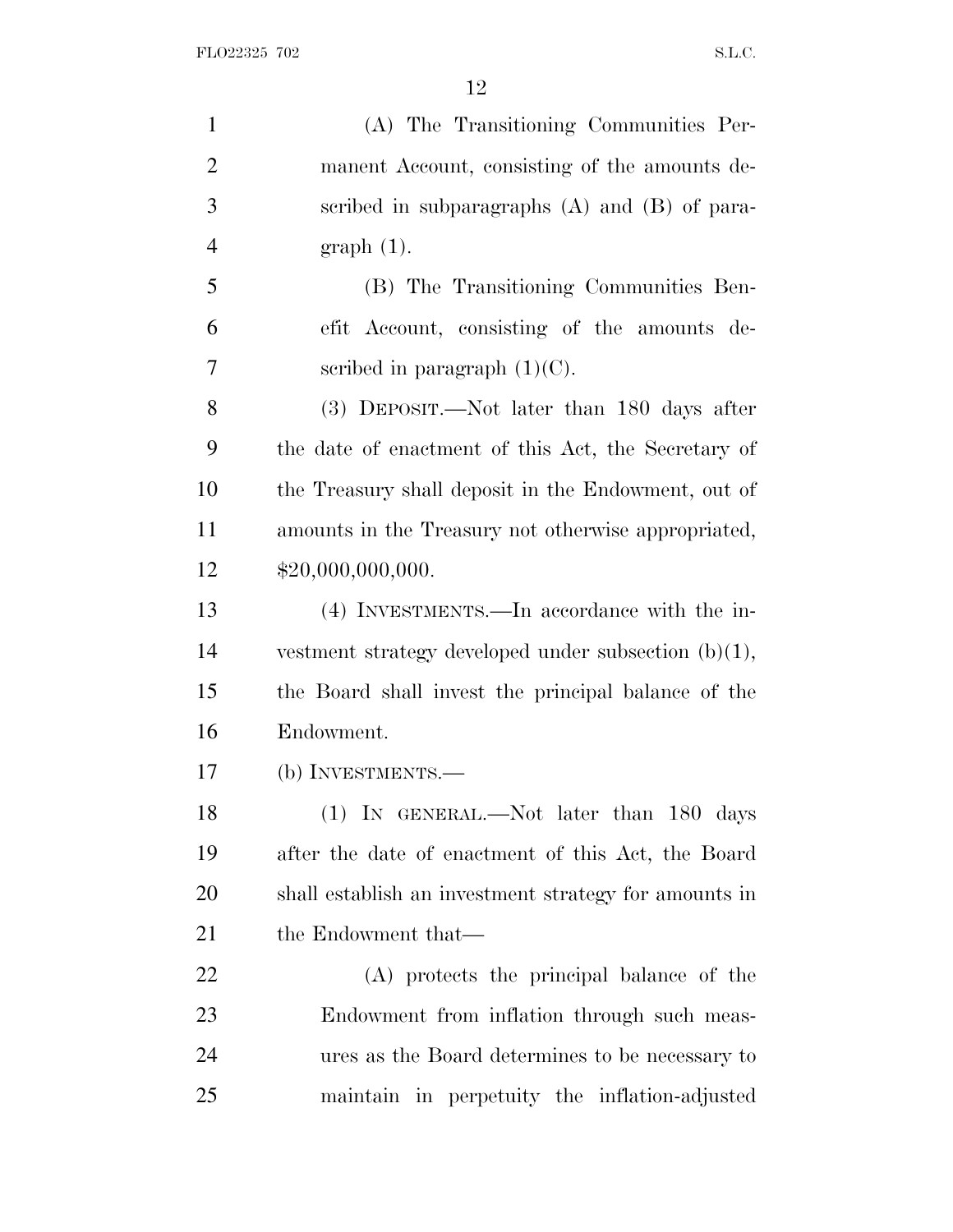| $\mathbf{1}$   | value of all deposits into the Endowment under     |
|----------------|----------------------------------------------------|
| $\overline{2}$ | subparagraphs (A) and (C) of subsection $(a)(1)$ ; |
| 3              | and                                                |
| $\overline{4}$ | (B) to the maximum extent practicable,             |
| 5              | achieves a return on investment of 5 percent       |
| 6              | (net of inflation) to finance—                     |
| 7              | (i) disbursements to eligible entities             |
| 8              | under section $5(a)(2)$ ; and                      |
| 9              | (ii) the administration of the Corpora-            |
| 10             | tion under paragraph $(3)(A)$ .                    |
| 11             | (2) INVESTMENT OF PRINCIPAL BALANCE.—Of            |
| 12             | the principal balance of the Endowment, the Board  |
| 13             | shall invest—                                      |
| 14             | $(A)$ an amount equal to not less than 85          |
| 15             | percent, and not more than 90 percent, in a di-    |
| 16             | versified portfolio of stocks and bonds; and       |
| 17             | (B) an amount equal to not less than 10            |
| 18             | percent, and not more than 15 percent, in in-      |
| 19             | vestments that leverage the purposes of dis-       |
| 20             | bursements from the Endowment authorized           |
| 21             | under section 5.                                   |
| 22             | (3) ADMINISTRATIVE FUNDS.—                         |
| 23             | (A) IN GENERAL.—For each fiscal year,              |
| 24             | the Board may disburse to the Corporation          |
| 25             | from the Transitioning Communities Perma-          |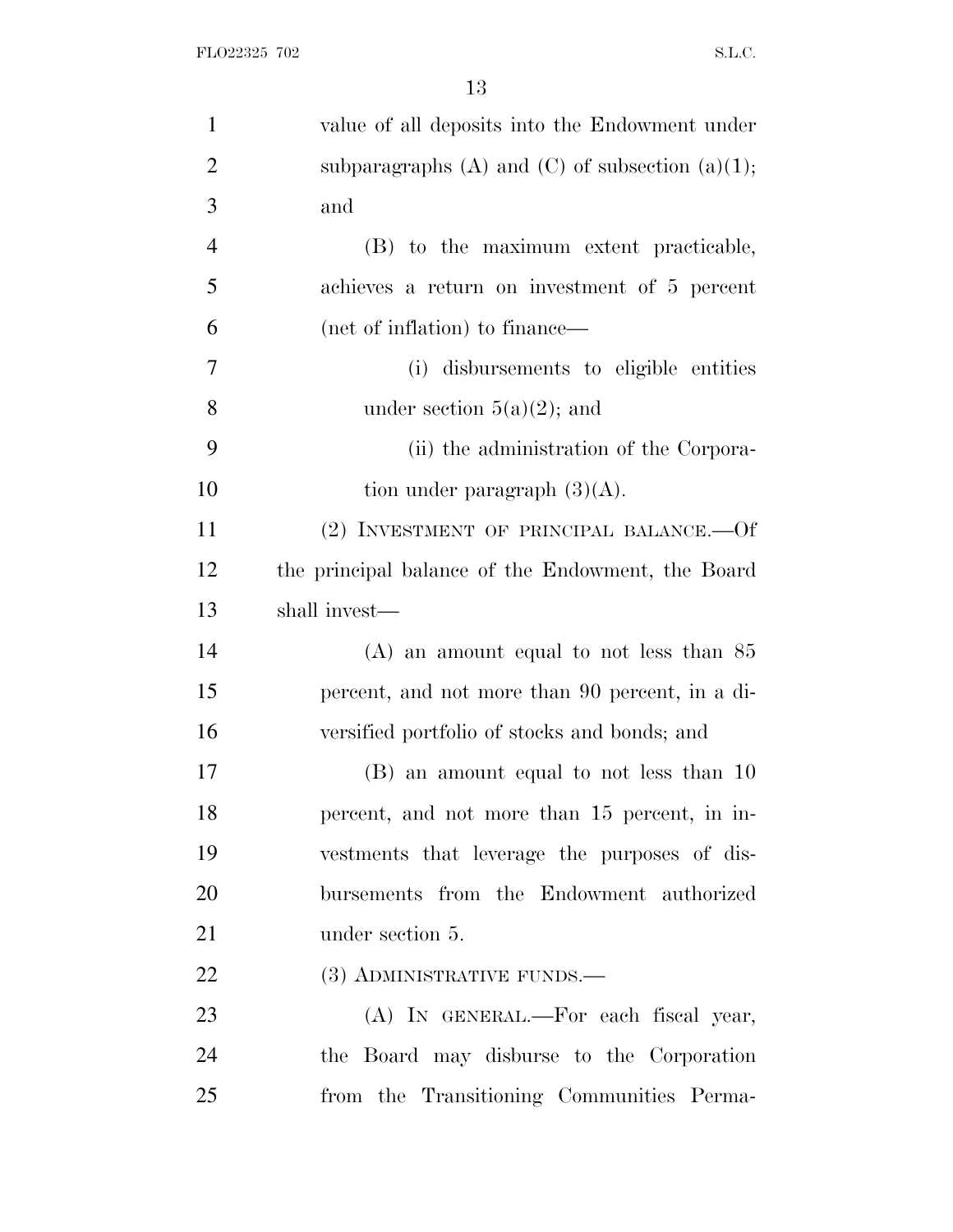| $\mathbf{1}$   | nent Account, for the administrative expenses               |
|----------------|-------------------------------------------------------------|
| $\overline{2}$ | of the Corporation, not more than the amount                |
| 3              | equal to the product obtained by multiplying—               |
| $\overline{4}$ | (i) the average ending balance of the                       |
| 5              | Transitioning Communities Permanent Ac-                     |
| 6              | count with respect to that fiscal year; and                 |
| 7              | $(ii)$ 0.5 percent.                                         |
| 8              | (B) EXCESS FUNDS.—If the amount of the                      |
| 9              | actual administrative expenses of the Corpora-              |
| 10             | tion for a fiscal year is less than the amount              |
| 11             | disbursed to the Corporation for the fiscal year            |
| 12             | under subparagraph $(A)$ , an amount equal to               |
| 13             | the difference between those amounts shall be               |
| 14             | deposited in the Endowment.                                 |
| 15             | (c) TRANSFERS TO ENDOWMENT FROM ENERGY AND                  |
| 16             | NATURAL RESOURCES LEASING.—Each fiscal year, the            |
| 17             | Secretary of the Treasury shall transfer to the Endow-      |
| 18             | ment an amount equal to 33 percent of amounts in the        |
| 19             | Treasury received from fossil fuel extraction and produc-   |
| 20             | tion leasing and renewable energy resource leasing on Fed-  |
| 21             | eral land for that fiscal year and not otherwise obligated. |
| 22             | (d) REPORTS.—The Corporation shall submit to Con-           |
| 23             | gress, and make available to the public (including any eli- |
| 24             | gible entities that receive financial assistance under a    |
| 25             | transition program)—                                        |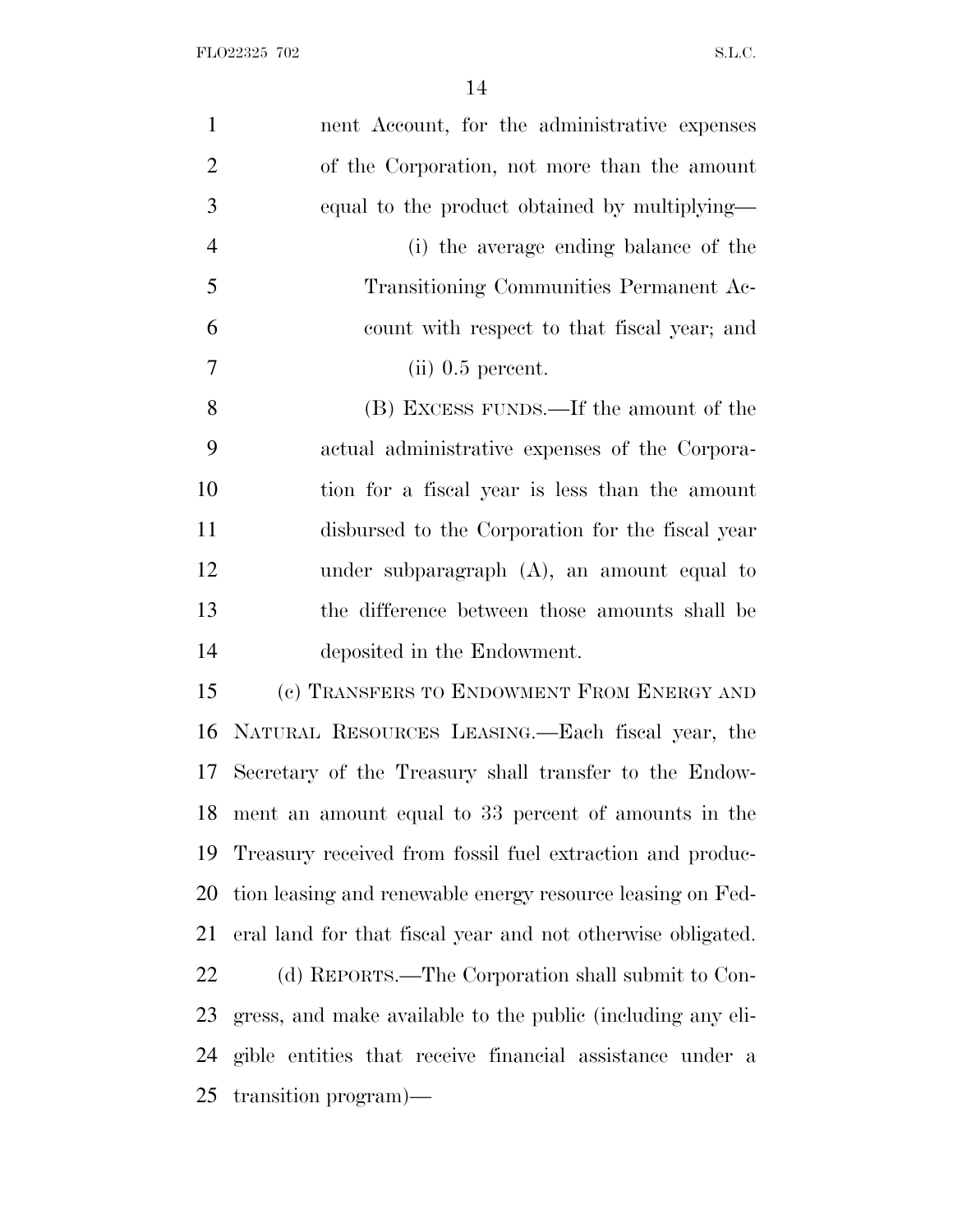| $\mathbf{1}$   | (1) a quarterly report on Endowment invest-              |
|----------------|----------------------------------------------------------|
| $\overline{2}$ | ment outcomes; and                                       |
| 3              | (2) an annual report describing disbursements            |
| 4              | from the Endowment, including how amounts were           |
| 5              | allocated under the transition programs.                 |
| 6              | (e) OVERSIGHT.—Annually, the Inspectors General of       |
| 7              | the Department of the Interior and the Department of the |
| 8              | Treasury shall conduct a review of the management of the |
| 9              | Endowment by the Corporation.                            |
| 10             | SEC. 5. DISBURSEMENTS FROM ENDOWMENT.                    |
| 11             | (a) TRANSITIONING COMMUNITIES PERMANENT AC-              |
| 12             | COUNT.                                                   |
| 13             | AVAILABILITY OF AMOUNTS.—Not later<br>(1)                |
| 14             | than September 30 of each fiscal year, in accordance     |
| 15             | with paragraph $(2)$ , the Board shall make available    |
| 16             | from the Transitioning Communities Permanent Ac-         |
| 17             | count an amount equal to the product obtained by         |
| 18             | multiplying—                                             |
| 19             | (A) the average ending balance of the                    |
| 20             | Transitioning Communities Permanent Account              |
| 21             | with respect to that fiscal year; and                    |
| 22             | $(B)$ 4.5 percent.                                       |
| 23             | $(2)$ FORMULA DISTRIBUTION.—                             |
| 24             | $(A)$ DEFINITION OF ELIGIBLE ENTITY.—In                  |
| 25             | this paragraph, the term "eligible entity"               |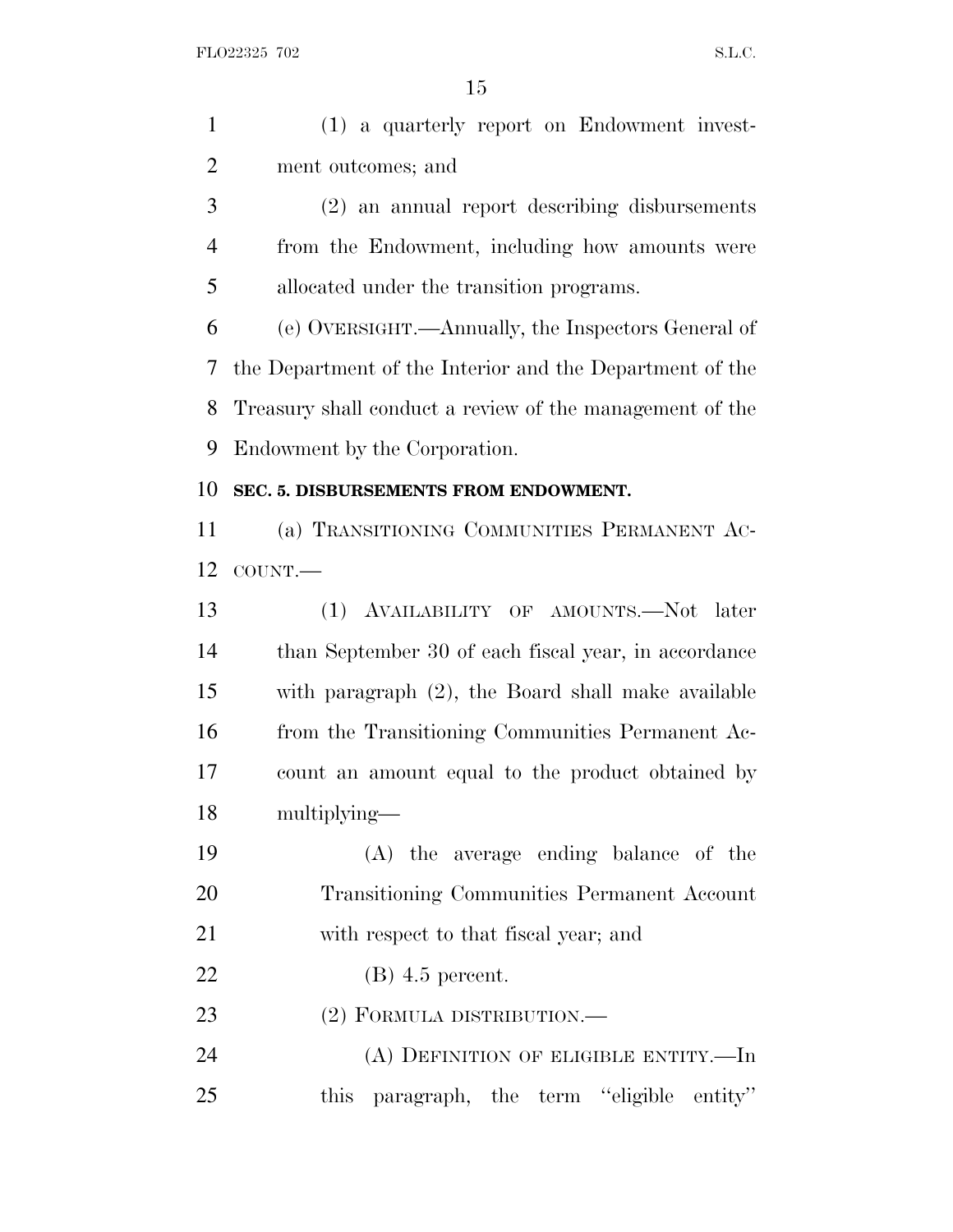| $\mathbf{1}$   | means a municipal, county, or Tribal govern-     |
|----------------|--------------------------------------------------|
| $\overline{2}$ | ment that represents an eligible community.      |
| 3              | (B) ALLOCATION.—The Corporation shall            |
| $\overline{4}$ | allocate the amount made available from the      |
| 5              | Transitioning Communities Permanent Account      |
| 6              | under paragraph (1) each fiscal year to eligible |
| $\tau$         | entities pursuant to subparagraph $(C)$ .        |
| 8              | $(C)$ FORMULA.—                                  |
| 9              | (i) IN GENERAL.—The Corporation                  |
| 10             | formula to allocate<br>shall establish a         |
| 11             | made available from<br>the<br>amounts            |
| 12             | Transitioning Communities Permanent Ac-          |
| 13             | count each fiscal year under subparagraph        |
| 14             | (B) directly to eligible entities.               |
| 15             | REQUIREMENT.—To the<br>(ii)<br>max-              |
| 16             | imum extent practicable, in establishing         |
| 17             | the formula under clause (i), the Corpora-       |
| 18             | tion shall use as a model existing formulas      |
| 19             | established by the Treasury, if available        |
| 20             | and as applicable.                               |
| 21             | (D) REVIEW AND PUBLIC COMMENT.—                  |
| 22             | (i) IN GENERAL.—The Board shall re-              |
| 23             | view the formula established under sub-          |
| 24             | paragraph (C) not less frequently than           |
| 25             | once every 3 years.                              |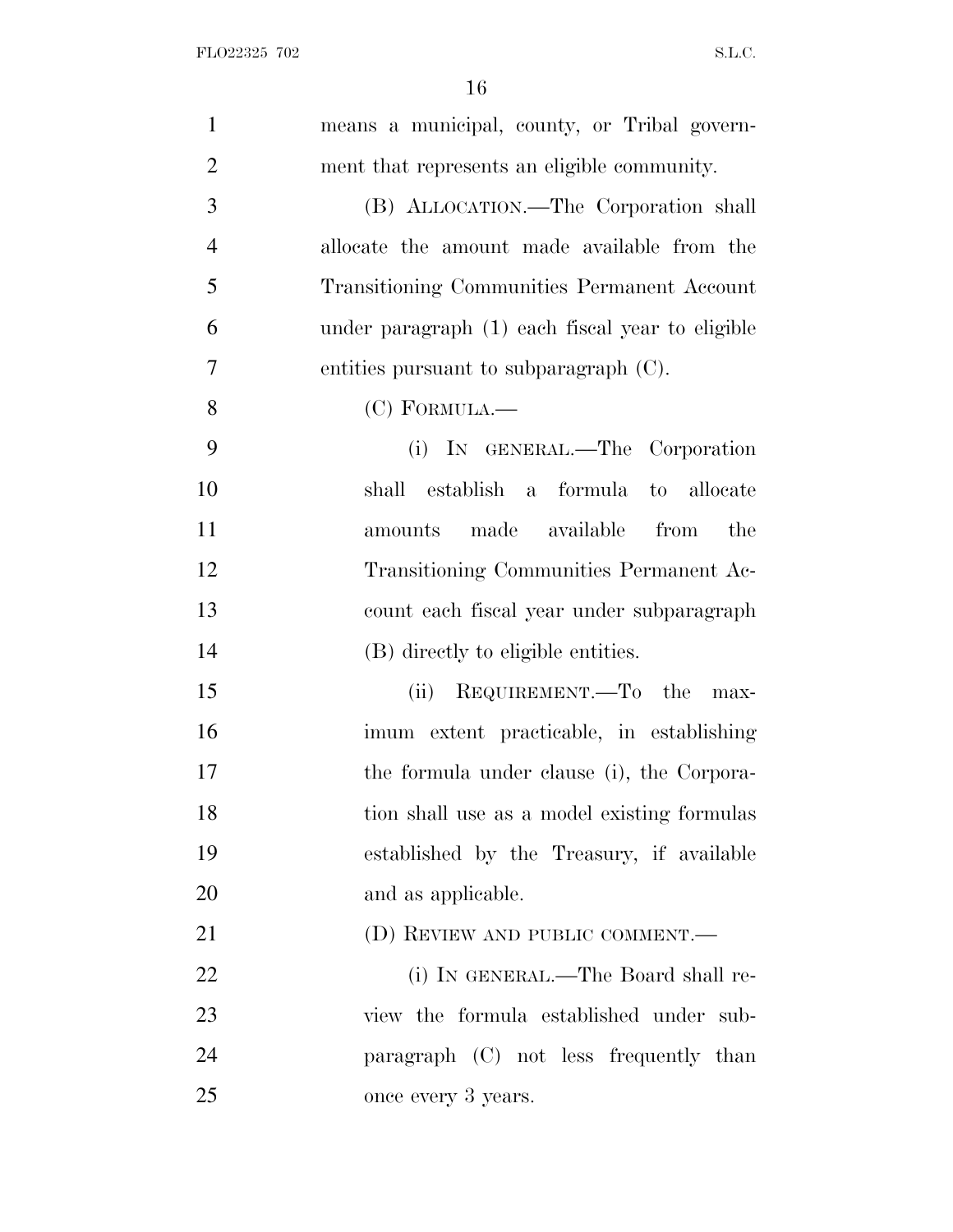FLO22325 702 S.L.C.

| $\mathbf{1}$   | (ii) PUBLIC COMMENT.—The results             |
|----------------|----------------------------------------------|
| $\overline{2}$ | of the review conducted under clause (i),    |
| 3              | including any recommended changes to the     |
| $\overline{4}$ | formula made by the Board, shall be sub-     |
| 5              | ject to a period of public comment of not    |
| 6              | less than 30 days.                           |
| 7              | (E) FORMULA CRITERIA.—The formula es-        |
| 8              | tablished under subparagraph (C) or modified |
| 9              | under subparagraph $(D)$ shall—              |
| 10             | (i) be designed to reflect eligible com-     |
| 11             | munities; and                                |
| 12             | (ii) take into account revenue declines      |
| 13             | $that-$                                      |
| 14             | $(I)$ have occurred during the 20-           |
| 15             | year period ending on, as applicable—        |
| 16             | (aa) the date of enactment                   |
| 17             | of this Act; or                              |
| 18             | (bb) the date of the applica-                |
| 19             | ble review under subparagraph                |
| 20             | $(D)(i)$ ; and                               |
| 21             | (II) are projected to occur during           |
| 22             | the 10-year period beginning on, as          |
| 23             | applicable—                                  |
| 24             | (aa) the date of enactment                   |
| 25             | of this Act; or                              |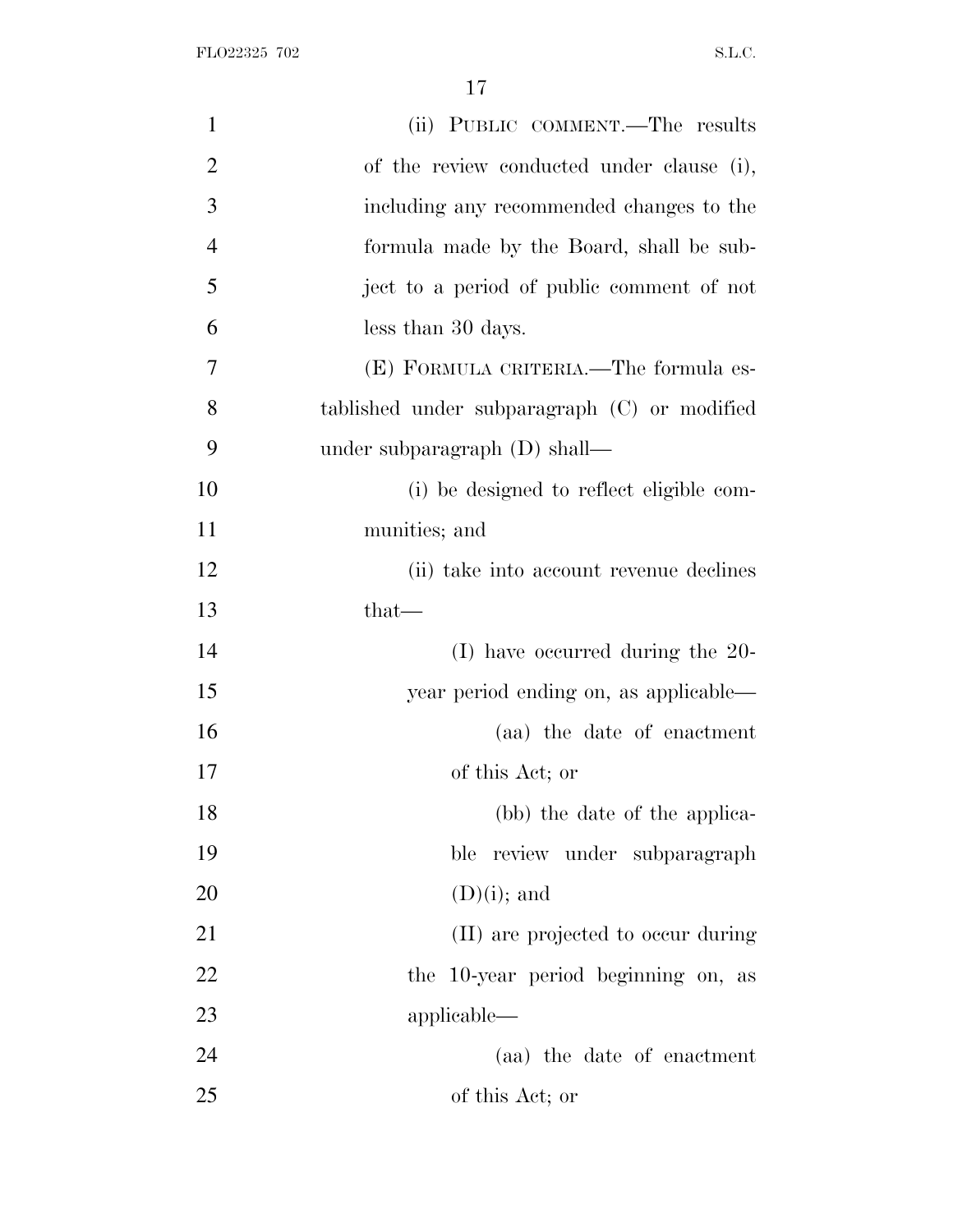| $\mathbf{1}$   | (bb) the date of the applica-               |
|----------------|---------------------------------------------|
| $\overline{2}$ | ble review under subparagraph               |
| 3              | (D)(i).                                     |
| $\overline{4}$ | $(F)$ PRIORITY.—                            |
| 5              | (i) DEFINITION OF OFFICIALLY AN-            |
| 6              | NOUNCED CLOSURE.—In this subpara-           |
| 7              | graph, the term "officially announced clo-  |
| 8              | sure" means-                                |
| 9              | (I) in the case of the closure of           |
| 10             | a fossil fuel energy-generating unit or     |
| 11             | facility, a notice of closure filed         |
| 12             | with-                                       |
| 13             | (aa) the Energy Information                 |
| 14             | Administration; or                          |
| 15             | (bb) a relevant regional reli-              |
| 16             | ability regulator, including a Re-          |
| 17             | gional Transmission Organiza-               |
| 18             | tion, Independent System Oper-              |
| 19             | ator, or State public utility com-          |
| 20             | mission; and                                |
| 21             | (II) in the case of the closure of          |
| 22             | a coal mine that provides coal for an       |
| 23             | electric power plant for which a notice     |
| 24             | of closure has been filed under sub-        |
| 25             | clause $(I)$ , a notice of closure that in- |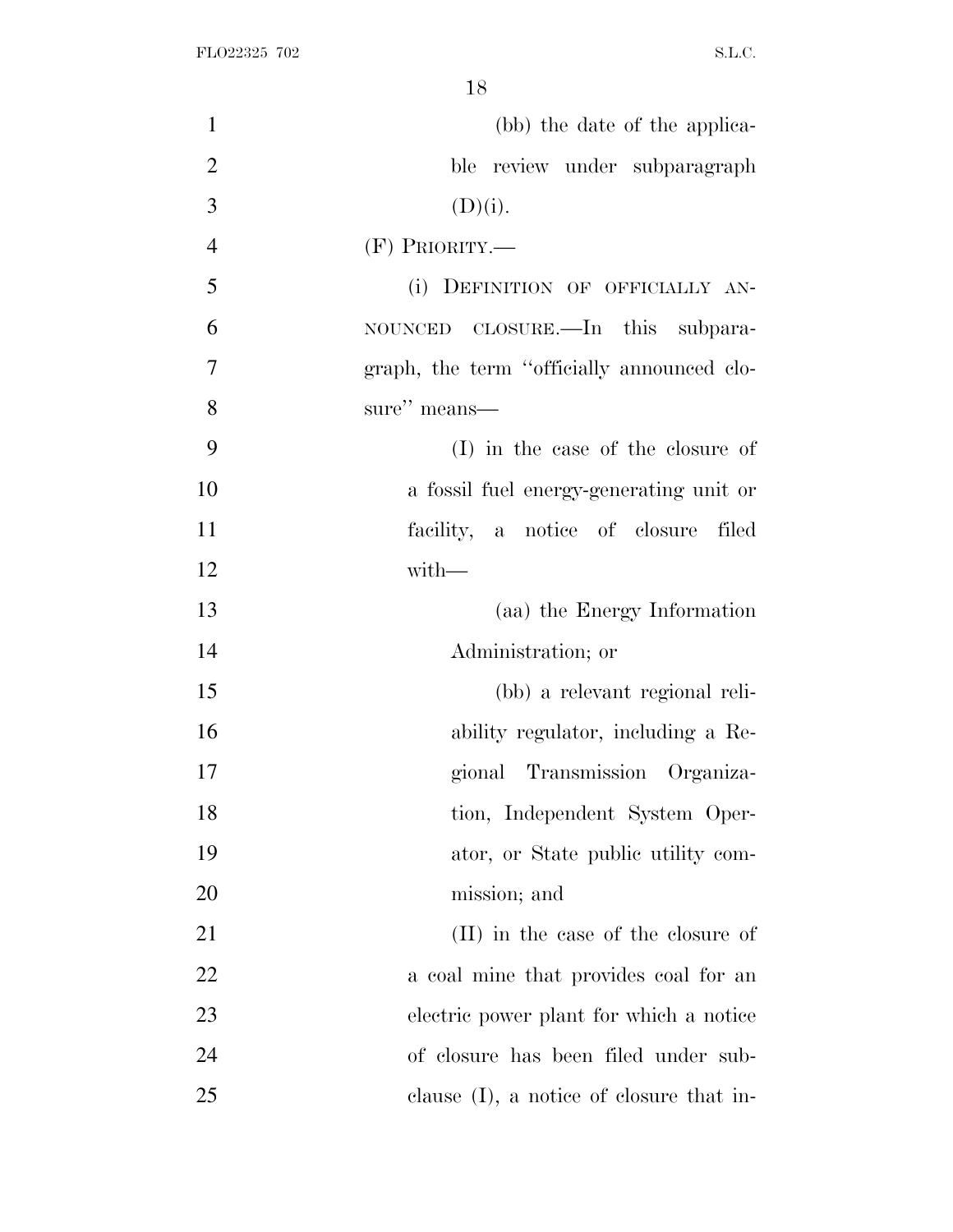| $\mathbf{1}$   | cludes supporting documentation from             |
|----------------|--------------------------------------------------|
| $\overline{2}$ | form 923 of the Energy Information               |
| 3              | Administration (or a successor form).            |
| $\overline{4}$ | (ii) PRIORITY.—In establishing the               |
| 5              | formula under subparagraph $(C)$ , the Cor-      |
| 6              | poration shall prioritize eligible entities lo-  |
| 7              | cated in eligible communities experiencing       |
| 8              | or likely to experience an acute fiscal crisis   |
| 9              | associated with the loss of revenue result-      |
| 10             | ing from—                                        |
| 11             | (I) the closure or officially an-                |
| 12             | nounced closure of 1 or more fossil              |
| 13             | fuel energy-generating units or facili-          |
| 14             | ties; or                                         |
| 15             | (II) the decline or cessation of                 |
| 16             | fossil fuel extraction activities.               |
| 17             | (G) CONSIDERATIONS.—In establishing the          |
| 18             | formula under subparagraph (C), the Corpora-     |
| 19             | tion shall consider community characteristics,   |
| 20             | including social and economic measures of in-    |
| 21             | come, poverty, education, geographic isolation,  |
| 22             | and other characteristics identified by the Cor- |
| 23             | poration.                                        |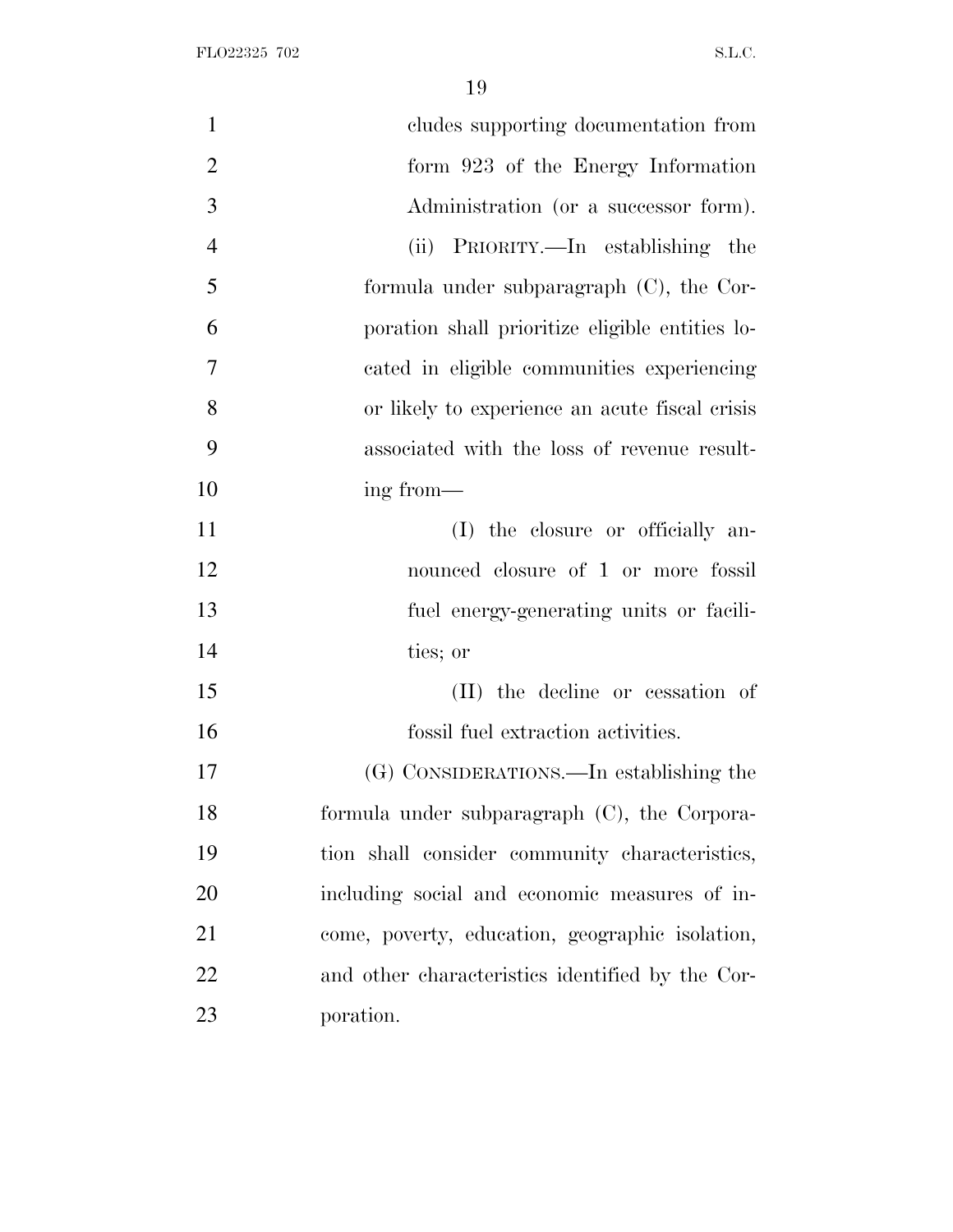| $\mathbf{1}$   | (H) USE OF FUNDS.—An eligible entity                  |
|----------------|-------------------------------------------------------|
| $\overline{2}$ | may use amounts received under this paragraph         |
| 3              | for any governmental purpose.                         |
| $\overline{4}$ | (b) TRANSITIONING COMMUNITIES PERMANENT AC-           |
| 5              | COUNT.                                                |
| 6              | (1) AVAILABILITY OF AMOUNTS.-Not later                |
| 7              | than September 30 of each fiscal year, in accordance  |
| 8              | with paragraphs $(2)$ through $(4)$ , the Board shall |
| 9              | make available from the Transitioning Communities     |
| 10             | Benefit Account an amount equal to the product ob-    |
| 11             | tained by multiplying—                                |
| 12             | (A) the average ending balance of the                 |
| 13             | Transitioning Communities Benefit Account             |
| 14             | with respect to that fiscal year; and                 |
| 15             | $(B)$ 4.5 percent.                                    |
| 16             | (2) ALLOCATION.—The Corporation shall allo-           |
| 17             | the<br>amount made available<br>from<br>the<br>cate   |
| 18             | Transitioning Communities Benefit Account under       |
| 19             | paragraph (1) each fiscal year—                       |
| 20             | (A) to provide grants to eligible entities            |
| 21             | pursuant to the transition program described in       |
| 22             | paragraph $(3)$ ; and                                 |
| 23             | (B) for public investment pursuant to the             |
| 24             | transition program described in paragraph (4).        |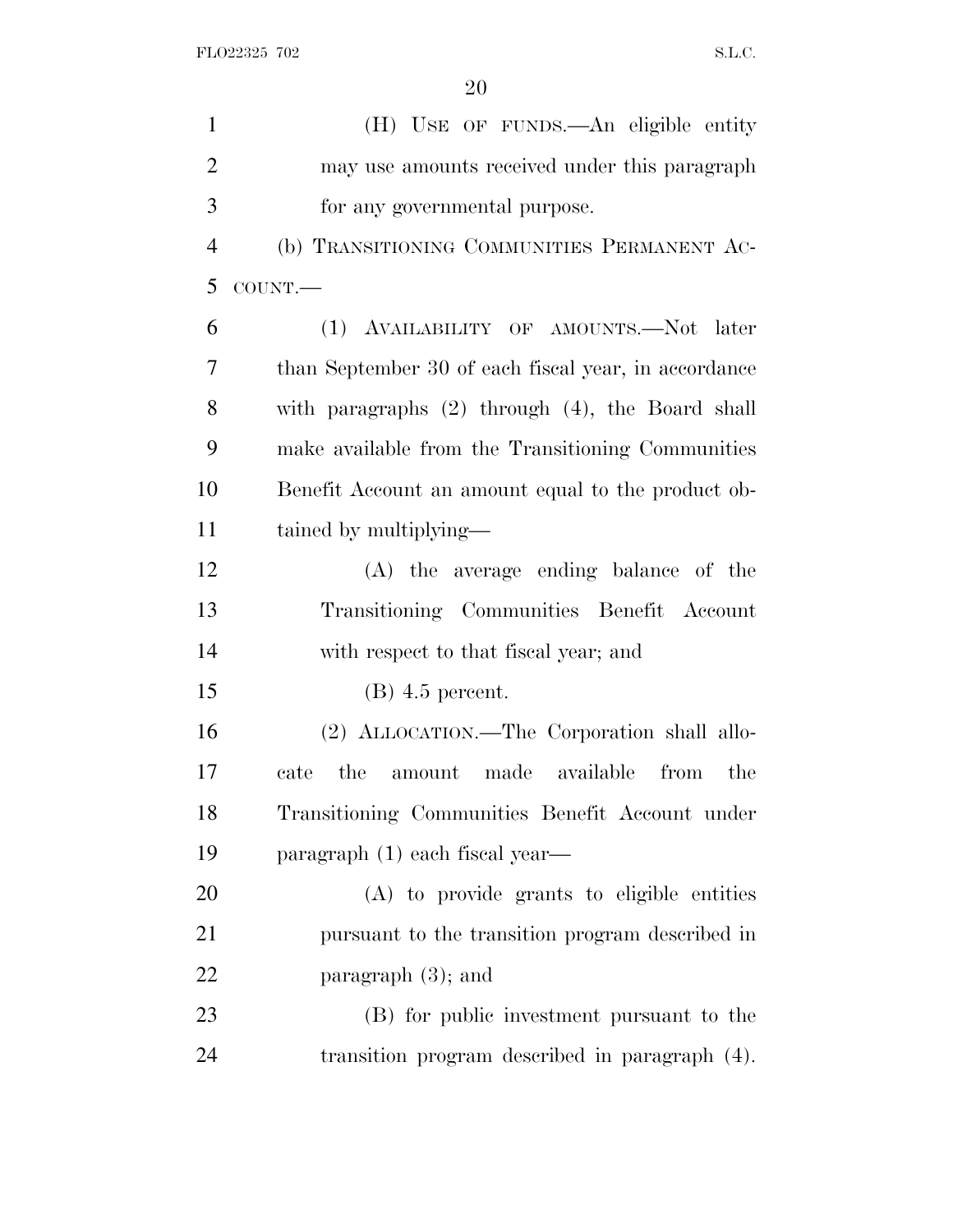| $\mathbf{1}$   | (3) CAPACITY BUILDING; PLANNING AND IM-          |
|----------------|--------------------------------------------------|
| $\overline{2}$ | PLEMENTATION GRANTS.-                            |
| 3              | (A) DEFINITION OF ELIGIBLE ENTITY.—In            |
| $\overline{4}$ | this paragraph, the term "eligible entity" in-   |
| 5              | cludes—                                          |
| 6              | (i) a municipal, county, or Tribal gov-          |
| 7              | ernment;                                         |
| 8              | (ii) an energy community hub; and                |
| 9              | (iii) any other entity that represents           |
| 10             | eligible communities, as determined to be        |
| 11             | appropriate by the Corporation.                  |
| 12             | (B) PRIORITY; LIMITATION.                        |
| 13             | (i) PRIORITY.—Priority for grants                |
| 14             | under this paragraph shall be given to eli-      |
| 15             | gible entities carrying out activities in eligi- |
| 16             | ble communities that have limited capacity       |
| 17             | to apply for or otherwise access Federal         |
| 18             | funding, as determined by the Corporation.       |
| 19             | (ii) LIMITATION.—In the case of an               |
| 20             | eligible entity described in clause (ii) or      |
| 21             | (iii) of subparagraph $(A)$ , a grant under      |
| 22             | this paragraph may only be provided to the       |
| 23             | eligible entity if the applicable municipal,     |
| 24             | county, or Tribal government submits to          |
| 25             | the Corporation, in writing, a statement         |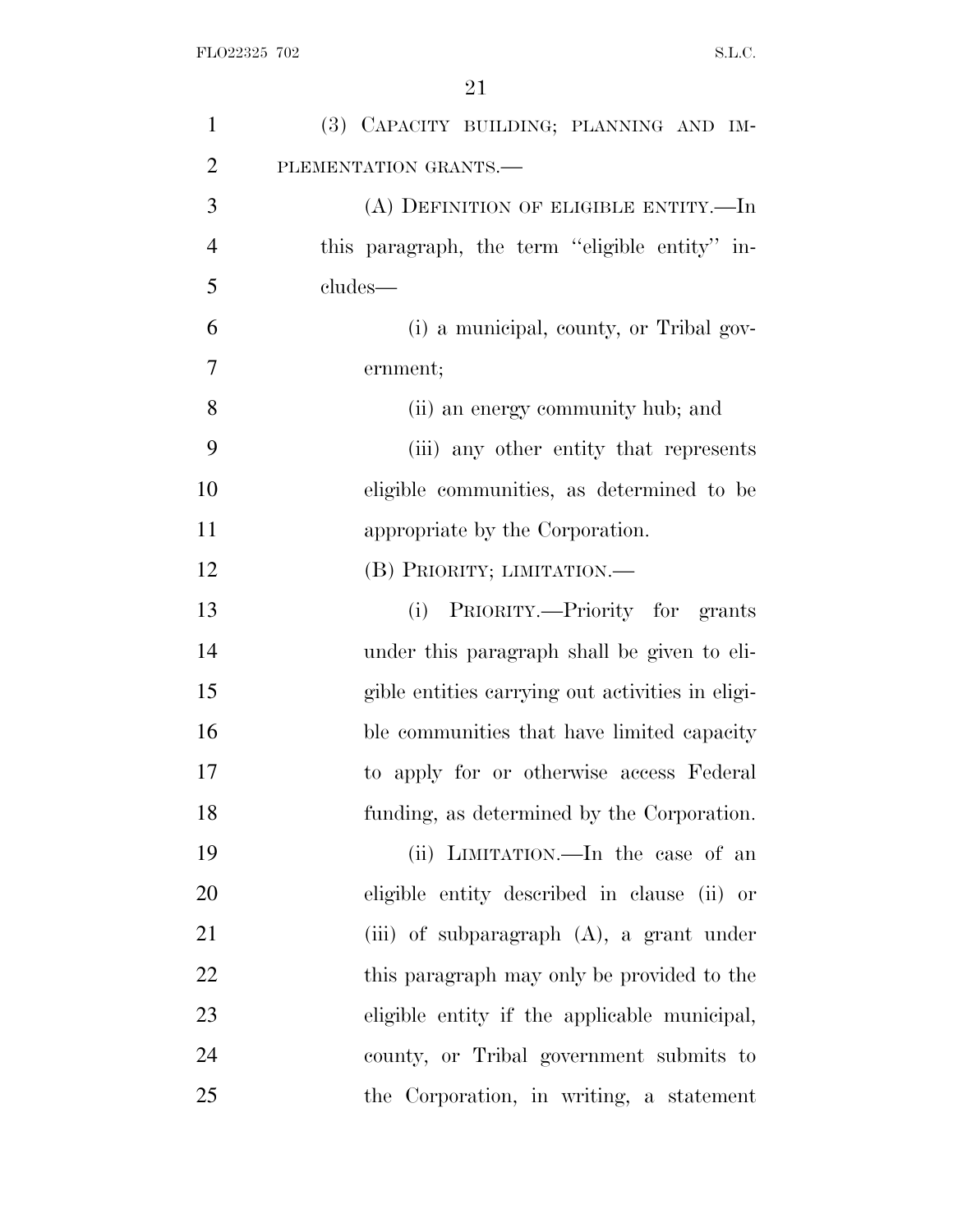FLO22325 702 S.L.C.

1 that the applicable municipal, county, or Tribal government supports the grant for the eligible entity.

 (C) TRAINING AND TECHNICAL ASSIST- ANCE.—Each fiscal year, out of amounts made available from the Transitioning Communities Benefit Account under paragraph (2)(A), the Corporation shall provide to eligible entities technical assistance to apply for or otherwise access Federal funding, including capacity- building grants under subparagraph (D) and planning and implementation grants under sub-paragraph (E).

 (D) CAPACITY-BUILDING GRANTS.—Each fiscal year, out of amounts made available from the Transitioning Communities Benefit Account under paragraph (2)(A), the Corporation shall make noncompetitive capacity-building grants to each eligible entity to assist with developing strategic transition plans necessary to receive additional competitive grants and financing op-portunities.

 (E) PLANNING AND IMPLEMENTATION GRANTS.—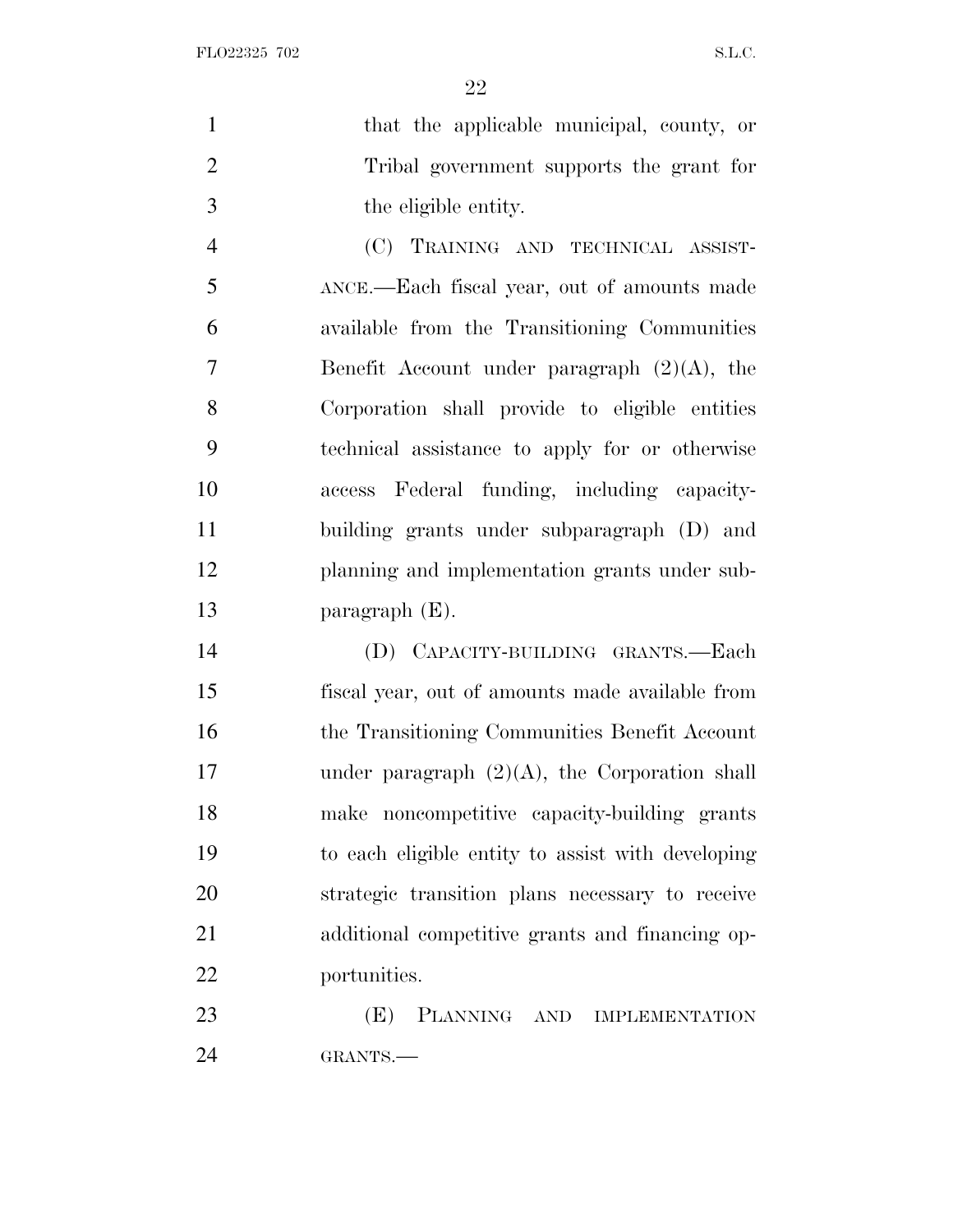| $\mathbf{1}$<br>(i) GRANTS.—Each fiscal year, out of        |
|-------------------------------------------------------------|
| $\overline{2}$<br>made available from<br>the<br>amounts     |
| 3<br>Transitioning Communities Benefit<br>$Ac-$             |
| $\overline{4}$<br>count under paragraph $(2)(A)$ , the Cor- |
| 5<br>poration shall make competitive, multiyear             |
| 6<br>grants to eligible entities to fund—                   |
| $\tau$<br>(I) strategic transition planning                 |
| 8<br>activities in eligible communities;                    |
| 9<br>(II) the implementation of transi-                     |
| 10<br>tion plans in eligible communities; and               |
| 11<br>(III) transition projects in eligi-                   |
| 12<br>ble communities, including workforce                  |
| 13<br>retraining and community develop-                     |
| 14<br>ment projects.                                        |
| 15<br>(ii) STRATEGY FOR DATA COLLEC-                        |
| 16<br>TION, MONITORING, AND REPORTING.-In                   |
| 17<br>carrying out this subparagraph, the Cor-              |
| 18<br>poration shall develop a strategy to assist           |
| 19<br>eligible entities receiving grants under this         |
| 20<br>subparagraph with any applicable data col-            |
| 21<br>lection, monitoring, and reporting require-           |
| 22<br>ments.                                                |
| 23<br>ASSESSMENT BY CORPORA-<br>(iii)                       |
| 24<br>TION.—To ensure transparency and im-                  |
| 25<br>prove the transfer and understanding of               |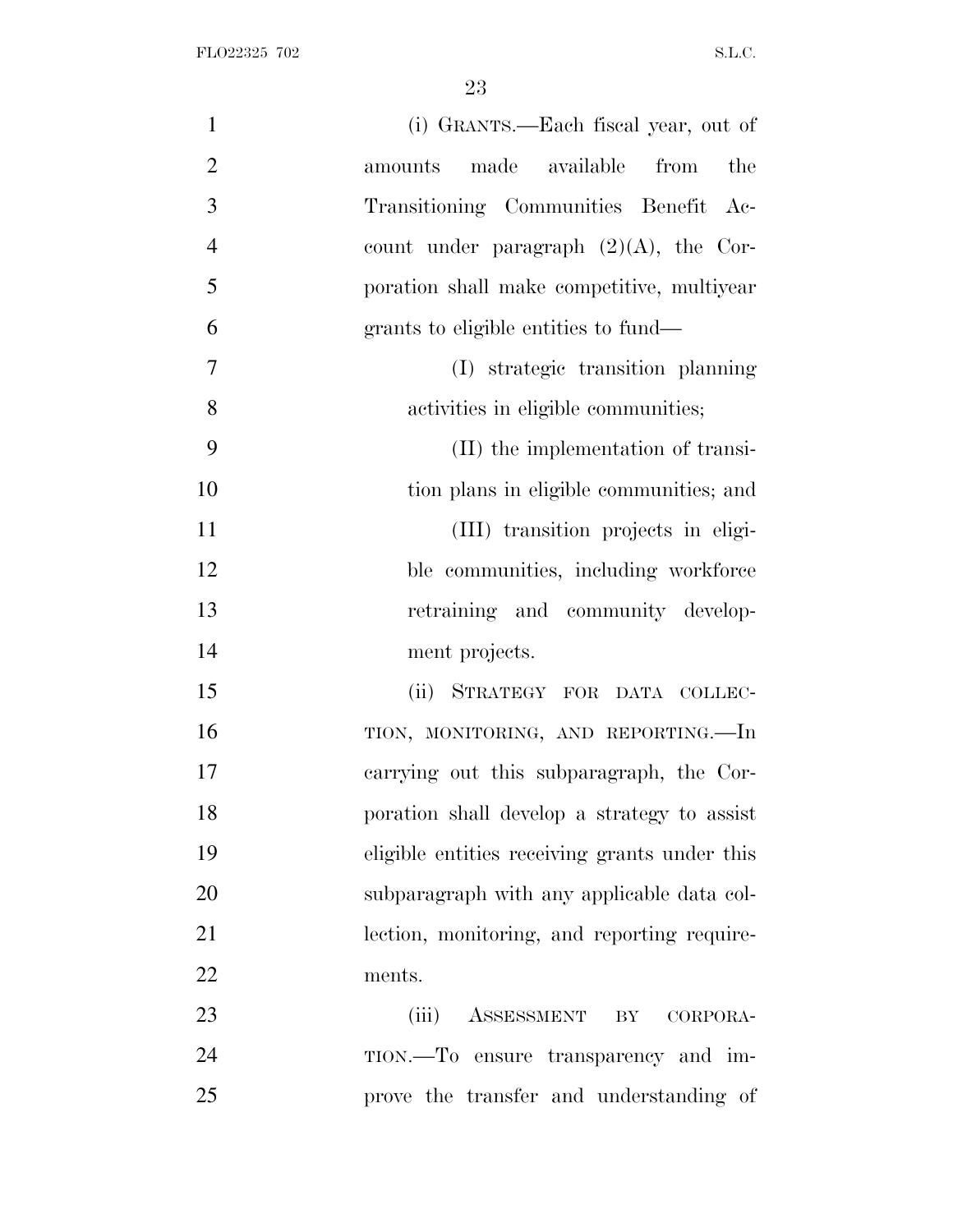| $\mathbf{1}$<br>transition planning and implementation     |
|------------------------------------------------------------|
| $\overline{2}$<br>outcomes, the Corporation shall compile, |
| 3<br>conduct assessments of, and report on data            |
| $\overline{4}$<br>provided by eligible entities provided   |
| 5<br>grants under this subparagraph, in accord-            |
| 6<br>ance with section $3(d)(3)(I)$ .                      |
| 7<br>(4) PUBLIC INVESTMENT.-                               |
| 8<br>(A) IN GENERAL.—Each fiscal year, out of              |
| 9<br>amounts made available from the Transitioning         |
| 10<br>Communities Benefit Account under paragraph          |
| 11<br>$(2)(B)$ , the Corporation shall make public in-     |
| 12<br>vestments in public or private projects carried      |
| 13<br>out in eligible communities that leverage transi-    |
| 14<br>tion programs funded under paragraph (3).            |
| 15<br>CONSULTATION.—The Corporation<br>(B)                 |
| 16<br>may carry out subparagraph $(A)$ in consultation     |
| with the staff of the Corporation, community<br>17         |
| development financial institutions, public ben-<br>18      |
| 19<br>efit corporations, entities that provide philan-     |
| 20<br>thropic funding, energy community hubs, and          |
| 21<br>other partners to invest capital in businesses       |
| 22<br>and infrastructure in eligible communities.          |
| 23<br>(C) REQUIREMENT FOR RETURN ON IN-                    |
| 24<br>VESTMENT.—To the maximum extent prac-                |
| 25<br>ticable, the Corporation shall ensure that the       |